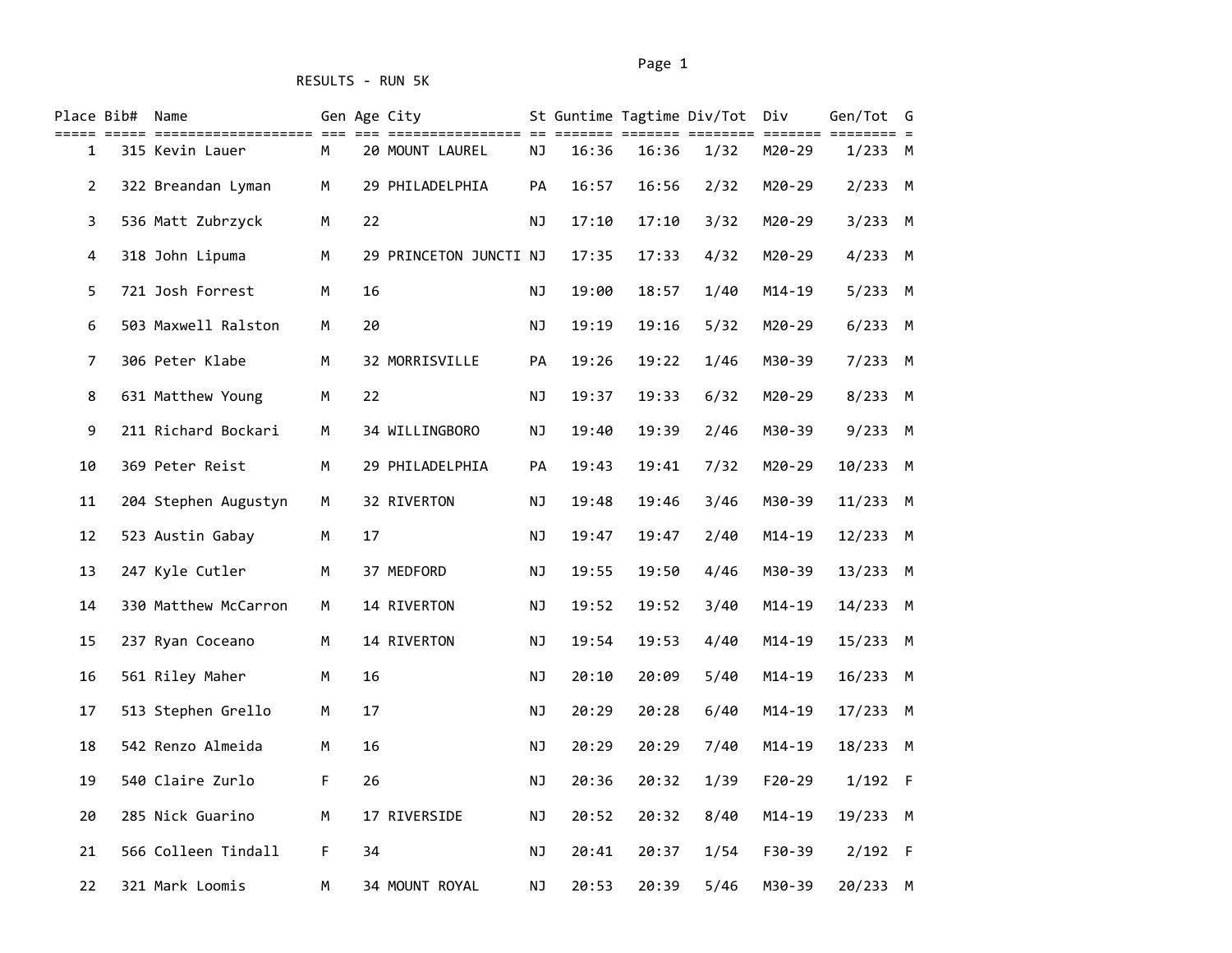|    | 23 233 Luke Centinaro |                | M 12 RIVERTON |  |  | NJ 20:48 20:45 1/40 M13&UND 21/233 M |  |
|----|-----------------------|----------------|---------------|--|--|--------------------------------------|--|
| 24 | 463 Richie Gebauer    | M <sub>N</sub> | - 36          |  |  | NJ 21:32 20:49 6/46 M30-39 22/233 M  |  |
| 25 | 462 Ryan McKenna      | M 31           |               |  |  | NJ 21:01 20:56 7/46 M30-39 23/233 M  |  |

| Place Bib# | Name<br>========================= |    |    | Gen Age City<br>================ |           |       |       | St Guntime Tagtime Div/Tot Div | =====      | Gen/Tot G |  |
|------------|-----------------------------------|----|----|----------------------------------|-----------|-------|-------|--------------------------------|------------|-----------|--|
| 26         | 428 Ian Yansick                   | M  |    | 16 FREDERICKSBURG                | VA        | 21:04 | 21:03 | 9/40                           | $M14 - 19$ | 24/233 M  |  |
| 27         | 464 Jim Price                     | M  | 61 |                                  | <b>NJ</b> | 21:14 | 21:10 | 1/16                           | M60+       | 25/233 M  |  |
| 28         | 455 Jack McClain                  | M  | 14 |                                  | <b>NJ</b> | 21:17 | 21:14 | 10/40                          | $M14 - 19$ | 26/233 M  |  |
| 29         | 597 Malik Muriel                  | M  | 18 |                                  | NJ        | 21:19 | 21:17 | 11/40                          | $M14 - 19$ | 27/233 M  |  |
| 30         | 310 Thomas Kushay                 | M  |    | 16 RIVERTON                      | <b>NJ</b> | 21:43 | 21:19 | 12/40                          | $M14 - 19$ | 28/233 M  |  |
| 31         | 234 Anthony Centinaro             | M  |    | 43 RIVERTON                      | NJ        | 21:25 | 21:23 | 1/34                           | M40-49     | 29/233 M  |  |
| 32         | 325 Michael Madden                | M  |    | 43 COLLINGSWOOD                  | <b>NJ</b> | 21:31 | 21:24 | 2/34                           | M40-49     | 30/233 M  |  |
| 33         | 520 Aiden Hartman                 | M  | 16 |                                  | <b>NJ</b> | 21:39 | 21:36 | 13/40                          | $M14 - 19$ | 31/233 M  |  |
| 34         | 552 Sina Perniciaro               | F. | 30 |                                  | <b>NJ</b> | 21:39 | 21:38 | 2/54                           | F30-39     | $3/192$ F |  |
| 35         | 359 Jerry Perng                   | M  |    | 42 FLORENCE                      | <b>NJ</b> | 21:42 | 21:38 | 3/34                           | M40-49     | 32/233 M  |  |
| 36         | 384 Megan Schweitzer              | F. |    | <b>39 MERCHANTVILLE</b>          | <b>NJ</b> | 21:46 | 21:42 | 3/54                           | $F30-39$   | $4/192$ F |  |
| 37         | 591 Emily Rooney                  | F  | 18 |                                  | <b>NJ</b> | 21:49 | 21:43 | 1/27                           | $F14-19$   | $5/192$ F |  |
| 38         | 290 Makala Hansen                 | F  |    | <b>15 WARMINSTER</b>             | PA        | 21:48 | 21:43 | 2/27                           | $F14-19$   | $6/192$ F |  |
| 39         | 345 Cole Mylan                    | M  |    | 14 BLACKWOOD                     | <b>NJ</b> | 22:04 | 21:46 | 14/40                          | $M14 - 19$ | 33/233 M  |  |
| 40         | 548 Christian Garrison            | M  | 16 |                                  | <b>NJ</b> | 21:53 | 21:49 | 15/40                          | $M14 - 19$ | 34/233 M  |  |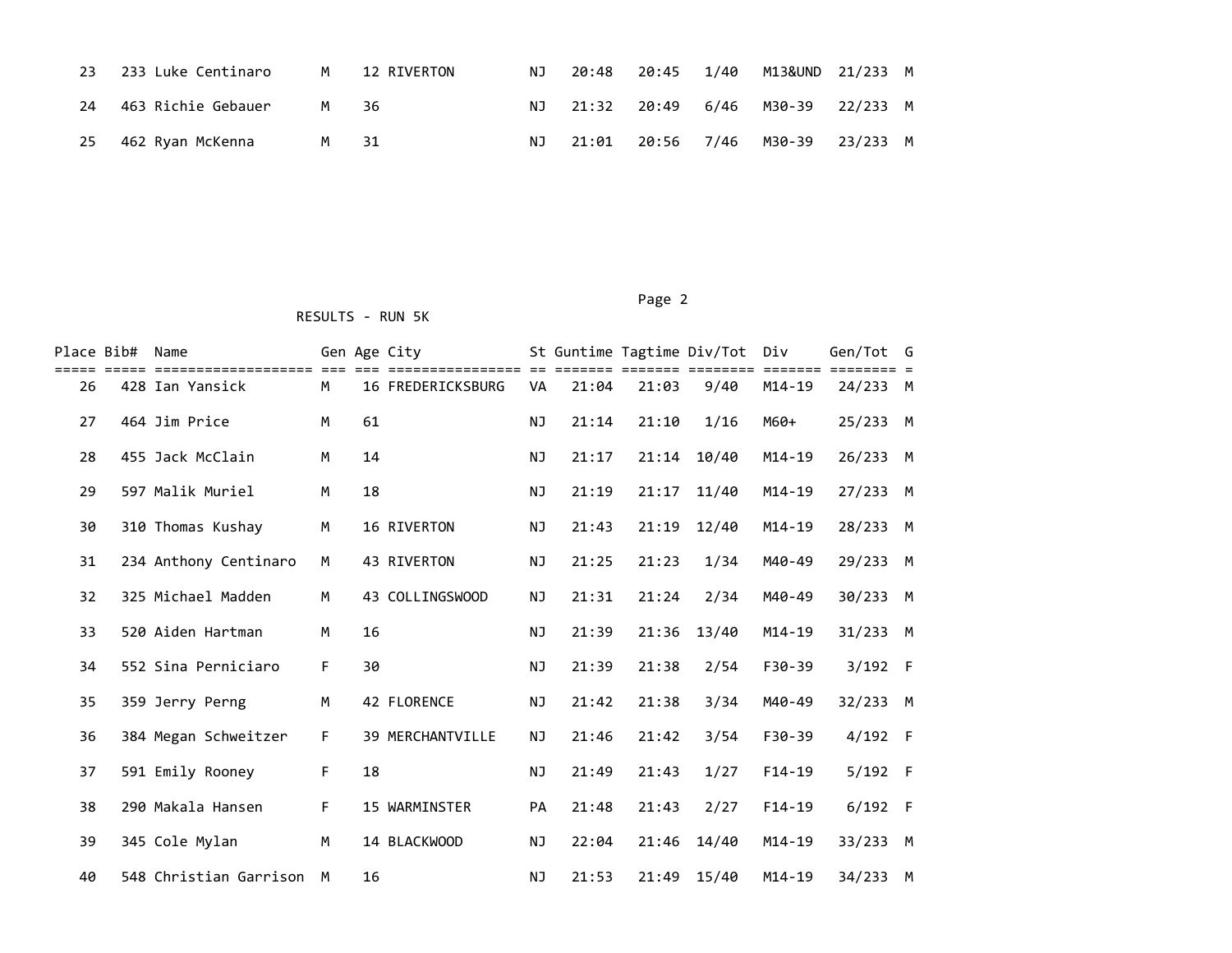| 41 | 618 Jamie Brandenburger F |   | 22                    | ΝJ        | 22:06 | 21:52 | 2/39  | $F20-29$ | $7/192$ F |     |
|----|---------------------------|---|-----------------------|-----------|-------|-------|-------|----------|-----------|-----|
| 42 | 238 Derek Coceano         | M | 14 RIVERTON           | <b>NJ</b> | 21:53 | 21:52 | 16/40 | $M14-19$ | 35/233    | M   |
| 43 | 240 John Combs            | M | 33 PHILADELPHIA       | <b>PA</b> | 21:56 | 21:52 | 8/46  | M30-39   | 36/233    | M   |
| 44 | 210 Richard Bobroski      | M | <b>39 CHERRY HILL</b> | NJ        | 22:05 | 21:59 | 9/46  | M30-39   | 37/233    | M   |
| 45 | 296 Henry Huffnagle       | M | 44 RIVERTON           | ΝJ        | 22:19 | 22:06 | 4/34  | M40-49   | 38/233    | M   |
| 46 | 385 Matt Scioli           | м | 27 PHILADELPHIA       | PA        | 22:45 | 22:26 | 8/32  | M20-29   | 39/233    | M   |
| 47 | 257 Thomas Duffy          | M | 45 CHESTERFIELD       | NJ        | 22:30 | 22:27 | 5/34  | M40-49   | 40/233    | M   |
| 48 | 219 Jason Broadbelt       | м | 39 PALMYRA            | NJ.       | 22:35 | 22:29 | 10/46 | M30-39   | 41/233    | M   |
| 49 | 720 Keith Forrest         | M | 53                    | ΝJ        | 22:42 | 22:31 | 1/24  | M50-59   | 42/233    | M   |
| 50 | 578 Whitney Tagliavini F  |   | 32                    | ΝJ        | 22:37 | 22:32 | 4/54  | F30-39   | 8/192     | - F |

Page 3 and 2012 and 2012 and 2012 and 2012 and 2012 and 2012 and 2012 and 2012 and 2012 and 2012 and 2012 and

|    | Place Bib# Name |                       |    |    | Gen Age City |     |       |                            | St Guntime Tagtime Div/Tot Div |         | Gen/Tot G  |  |
|----|-----------------|-----------------------|----|----|--------------|-----|-------|----------------------------|--------------------------------|---------|------------|--|
| 51 |                 | 524 Randy Boyle       | M  | 49 |              | NJ  | 22:55 | ====== ======= ==<br>22:33 | 6/34                           | M40-49  | 43/233 M   |  |
| 52 |                 | 488 Zachary Warnock   | M  | 15 |              | NJ. | 22:43 |                            | 22:40 17/40                    | M14-19  | 44/233 M   |  |
| 53 |                 | 479 Christine Palumbo | F. | 32 |              | NJ  | 22:50 | 22:41                      | $5/54$                         | F30-39  | $9/192$ F  |  |
| 54 |                 | 276 Eddie George      | M  |    | 10 RIVERSIDE | NJ  | 22:45 | 22:41                      | 2/40                           | M13&UND | 45/233 M   |  |
| 55 |                 | 575 Susan Bridge      | F. | 20 |              | NJ. | 22:48 | 22:41                      | 3/39                           | F20-29  | 10/192 F   |  |
| 56 |                 | 431 Trevor Young      | M  |    | 12 PALMYRA   | NJ  | 22:44 | 22:42                      | 3/40                           | M13&UND | 46/233 M   |  |
| 57 |                 | 563 Jonas Dipinto     | M  | 22 |              | ΝJ  | 23:00 | 22:42                      | 9/32                           | M20-29  | 47/233 M   |  |
| 58 |                 | 611 Coady McCann      | M  | 14 |              | ΝJ  | 22:45 |                            | 22:42 18/40                    | M14-19  | 48/233 M   |  |
| 59 |                 | 517 Rebecca Klabe     | F. | 30 |              | ΝJ  | 22:51 | 22:45                      | 6/54                           | F30-39  | $11/192$ F |  |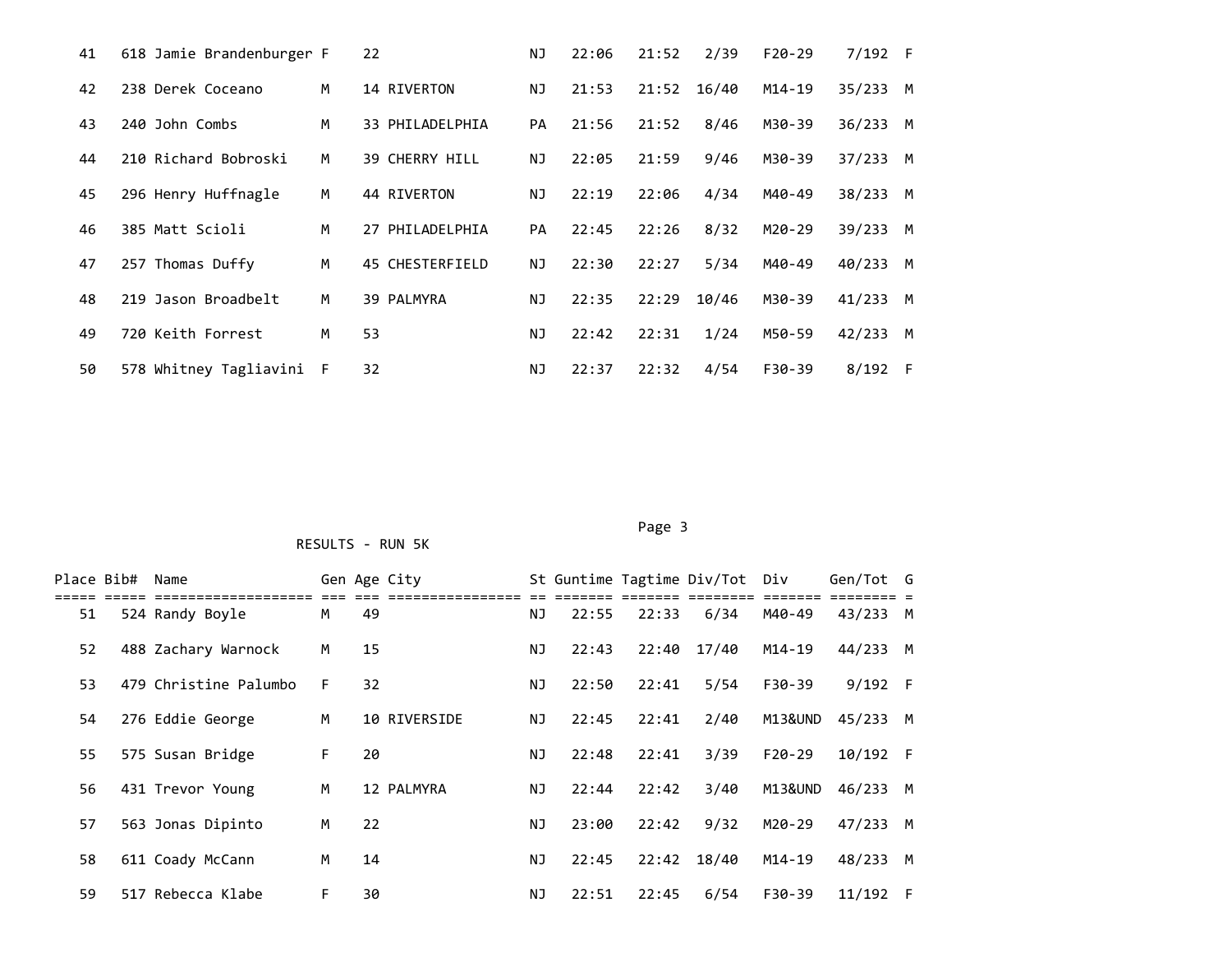| 60 | 286 Anthony Guarino   | М  | 15 RIVERSIDE | ΝJ        | 23:07 | 22:46 | 19/40 | $M14 - 19$         | 49/233 M |  |
|----|-----------------------|----|--------------|-----------|-------|-------|-------|--------------------|----------|--|
| 61 | 316 Aj Lavery         | M  | 16 RIVERSIDE | ΝJ        | 23:07 | 22:47 | 20/40 | $M14 - 19$         | 50/233 M |  |
| 62 | 372 Stephanie Renouf  | F. | 13 RIVERTON  | <b>NJ</b> | 22:53 | 22:47 | 1/23  | <b>F13&amp;UND</b> | 12/192 F |  |
| 63 | 588 Thomas Martin     | M  | 22           | <b>NJ</b> | 22:50 | 22:48 | 10/32 | M20-29             | 51/233 M |  |
| 64 | 449 Joe Russell       | М  | 14           | ΝJ        | 22:50 | 22:48 | 21/40 | M14-19             | 52/233 M |  |
| 65 | 361 Kenneth Perrottet | M  | 56 PALMYRA   | ΝJ        | 22:59 | 22:48 | 2/24  | M50-59             | 53/233 M |  |
| 66 | 573 James Costello    | M  | 54           | ΝJ        | 22:58 | 22:53 | 3/24  | M50-59             | 54/233 M |  |
| 67 | 498 John Hooper       | M  | 62           | <b>NJ</b> | 23:02 | 22:54 | 2/16  | M60+               | 55/233 M |  |
| 68 | 504 Haley Adams       | F  | 20           | <b>NJ</b> | 23:01 | 22:55 | 4/39  | $F20-29$           | 13/192 F |  |
| 69 | 393 Valerie Smith     | F. | 51 ROEBLING  | ΝJ        | 22:59 | 22:56 | 1/16  | F50-59             | 14/192 F |  |
| 70 | 382 Tyler Schill      | M  | 14 RIVERTON  | <b>NJ</b> | 23:00 | 23:00 | 22/40 | $M14 - 19$         | 56/233 M |  |
| 71 | 595 Gio Nahrwold      | M  | 18           | <b>NJ</b> | 23:05 | 23:02 | 23/40 | $M14 - 19$         | 57/233 M |  |
| 72 | 332 Jaimie McHugh     | F  | 19 RIVERTON  | NJ        | 23:16 | 23:07 | 3/27  | $F14-19$           | 15/192 F |  |
| 73 | 625 Elizabeth Litten  | F  | 54           | NJ        | 23:23 | 23:15 | 2/16  | F50-59             | 16/192 F |  |
| 74 | 411 Zach Vasold       | M  | 26 RIVERTON  | ΝJ        | 23:17 | 23:17 | 11/32 | M20-29             | 58/233 M |  |
| 75 | 489 Liam Brett        | M  | 17           | ΝJ        | 23:20 | 23:18 | 24/40 | $M14 - 19$         | 59/233 M |  |

Page 4 and the state of the state of the state of the state of the state of the state of the state of the state of the state of the state of the state of the state of the state of the state of the state of the state of the

|    | Place Bib# Name |                                        |      | Gen Age City |  | St Guntime Tagtime Div/Tot Div | Gen/Tot G                            |  |
|----|-----------------|----------------------------------------|------|--------------|--|--------------------------------|--------------------------------------|--|
|    |                 |                                        |      |              |  |                                |                                      |  |
|    |                 | 76 319 Alexander Lonardo M 10 RIVERTON |      |              |  |                                | NJ 23:53 23:27 4/40 M13&UND 60/233 M |  |
| 77 |                 | 701 Nicole Lagerman                    | F 31 |              |  |                                | NJ 23:45 23:28 7/54 F30-39 17/192 F  |  |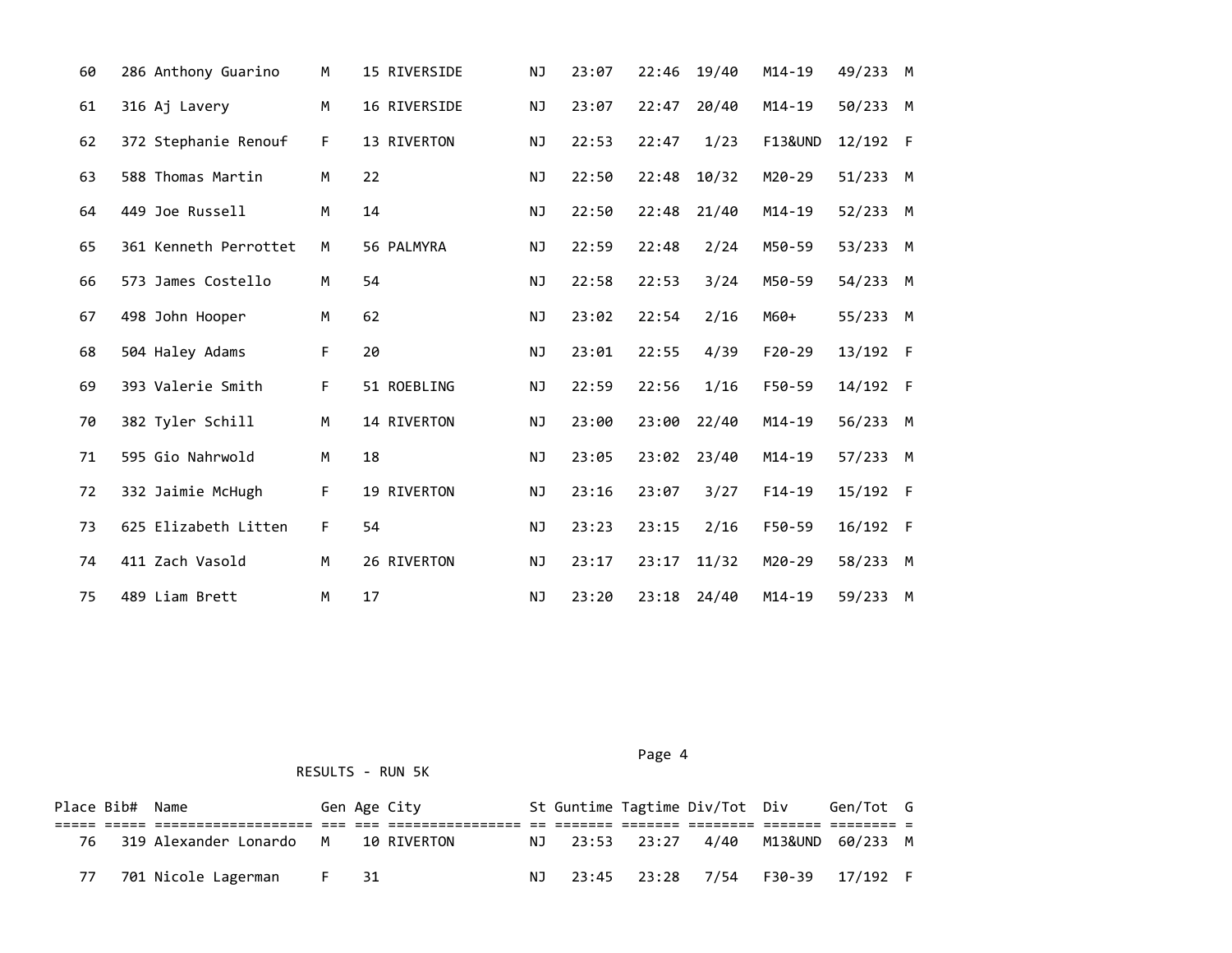| 78  | 327 Cole Malinowski       | М  | 13 RIVERTON    | ΝJ | 23:31 | 23:31 | 5/40  | M13&UND    | 61/233 M |  |
|-----|---------------------------|----|----------------|----|-------|-------|-------|------------|----------|--|
| 79  | 442 Aedon Burk            | M  | 11             | NJ | 23:39 | 23:33 | 6/40  | M13&UND    | 62/233 M |  |
| 80  | 305 Bridget Killen        | F. | 29 CHERRY HILL | NJ | 23:51 | 23:34 | 5/39  | F20-29     | 18/192 F |  |
| 81  | 236 Dean Clark            | M  | 14 RIVERTON    | ΝJ | 23:35 | 23:35 | 25/40 | $M14 - 19$ | 63/233 M |  |
| 82  | 583 Alma Syers            | F. | 36             | ΝJ | 23:49 | 23:37 | 8/54  | F30-39     | 19/192 F |  |
| 83  | 342 Tommy Murphy          | M  | 17 RIVERSIDE   | ΝJ | 23:58 | 23:39 | 26/40 | M14-19     | 64/233 M |  |
| 84  | 562 John Waher            | M  | 46             | ΝJ | 23:44 | 23:43 | 7/34  | M40-49     | 65/233 M |  |
| 85  | 510 Todd Updike           | М  | 44             | ΝJ | 24:08 | 23:44 | 8/34  | M40-49     | 66/233 M |  |
| 86  | 446 Logan Beten           | M  | 14             | ΝJ | 24:16 | 23:45 | 27/40 | M14-19     | 67/233 M |  |
| 87  | 273 David Fudala          | M  | 40 MAPLE SHADE | ΝJ | 23:55 | 23:45 | 9/34  | M40-49     | 68/233 M |  |
| 88  | 709 Janie McClintock Da F |    | 56             | ΝJ | 23:51 | 23:48 | 3/16  | F50-59     | 20/192 F |  |
| 89  | 261 Dennis Field          | M  | 38 CHERRY HILL | NJ | 23:59 | 23:51 | 11/46 | M30-39     | 69/233 M |  |
| 90  | 299 Logan Jander          | M  | 10 RIVERTON    | ΝJ | 23:55 | 23:54 | 7/40  | M13&UND    | 70/233 M |  |
| 91  | 241 Danielle Connelly     | F. | 30 RIVERSIDE   | ΝJ | 24:02 | 23:54 | 9/54  | F30-39     | 21/192 F |  |
| 92  | 395 Kevin Storti          | M  | 14 RIVERTON    | ΝJ | 24:11 | 24:11 | 28/40 | $M14-19$   | 71/233 M |  |
| 93  | 484 Joseph McCaden        | М  | 29             | NJ | 24:14 | 24:13 | 12/32 | M20-29     | 72/233 M |  |
| 94  | 460 Cole McCamy           | М  | 12             | ΝJ | 24:18 | 24:15 | 8/40  | M13&UND    | 73/233 M |  |
| 95  | 505 Katie Matlack         | F. | 32             | ΝJ | 24:28 | 24:16 | 10/54 | F30-39     | 22/192 F |  |
| 96  | 450 Matteo Gravano        | М  | 15             | ΝJ | 24:36 | 24:20 | 29/40 | $M14 - 19$ | 74/233 M |  |
| 97  | 451 Giovanni Gravano      | M  | 21             | ΝJ | 24:37 | 24:22 | 13/32 | M20-29     | 75/233 M |  |
| 98  | 275 Jeremy George         | М  | 9 RIVERSIDE    | ΝJ | 24:28 | 24:25 | 9/40  | M13&UND    | 76/233 M |  |
| 99  | 436 Brian Creter          | М  | 38             | ΝJ | 24:33 | 24:27 | 12/46 | M30-39     | 77/233 M |  |
| 100 | 326 Ryan Malinowski       | M  | 13 RIVERTON    | ΝJ | 24:29 | 24:28 | 10/40 | M13&UND    | 78/233 M |  |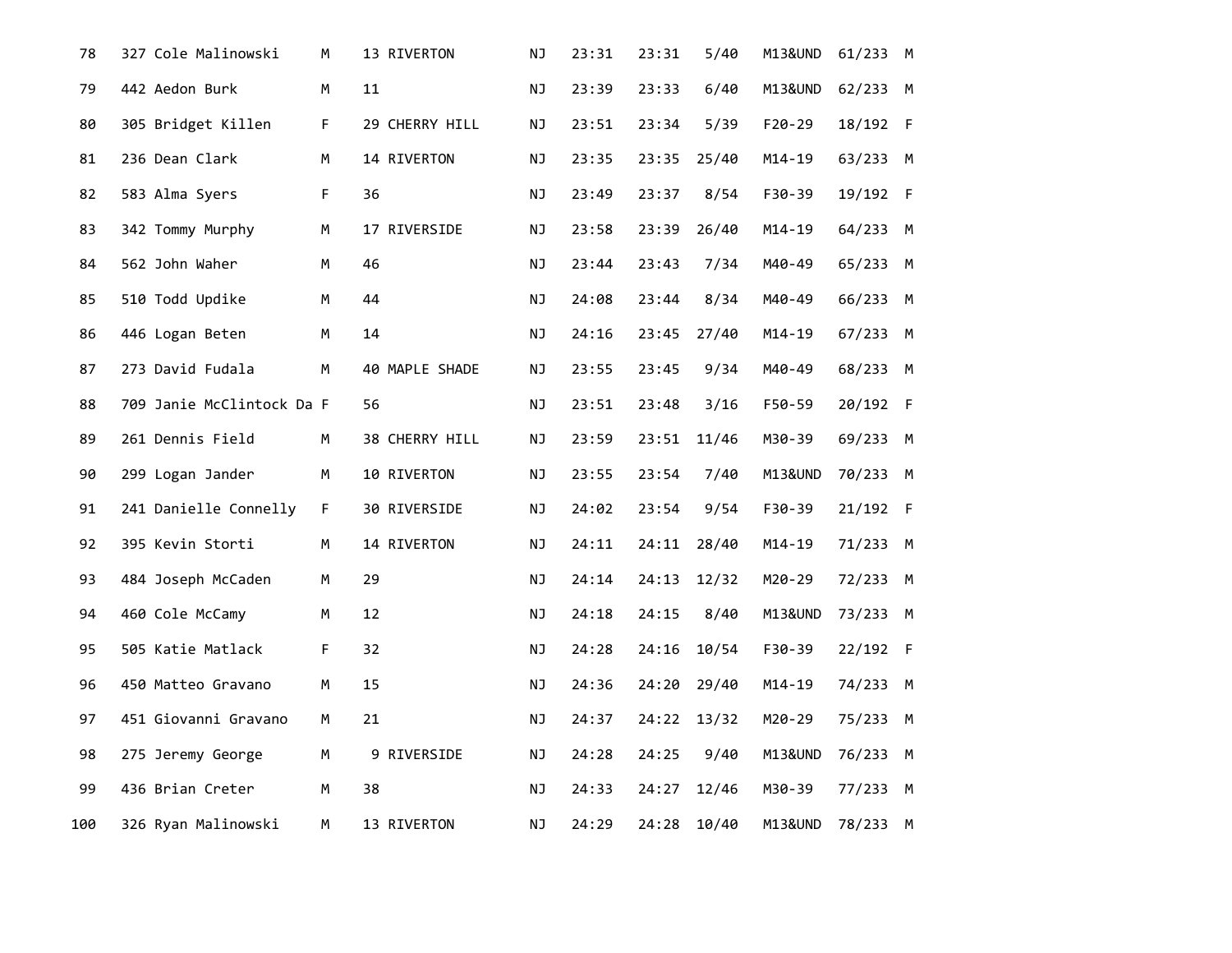|     | Place Bib# Name |                           |    |    | Gen Age City    |           |       |       | St Guntime Tagtime Div/Tot Div |            | Gen/Tot G |  |
|-----|-----------------|---------------------------|----|----|-----------------|-----------|-------|-------|--------------------------------|------------|-----------|--|
| 101 |                 | 403 Christine Tice        | F. |    | 38 MARLTON      | NJ        | 24:42 |       | 24:32 11/54                    | F30-39     | 23/192 F  |  |
| 102 |                 | 582 Emily Fusco           | F. | 22 |                 | ΝJ        | 24:40 | 24:34 | 6/39                           | $F20-29$   | 24/192 F  |  |
| 103 |                 | 499 Mary Stasko           | F. | 40 |                 | NJ        | 24:48 | 24:39 | 1/30                           | F40-49     | 25/192 F  |  |
| 104 |                 | 614 Christopher Masters M |    | 17 |                 | ΝJ        | 25:02 | 24:40 | 30/40                          | $M14 - 19$ | 79/233 M  |  |
| 105 |                 | 401 Philip Thoden         | M  |    | 32 MULLICA HILL | ΝJ        | 25:01 | 24:42 | 13/46                          | M30-39     | 80/233 M  |  |
| 106 |                 | 426 Tyler Wojnar          | M  |    | 14 RIVERTON     | ΝJ        | 24:46 | 24:43 | 31/40                          | $M14 - 19$ | 81/233 M  |  |
| 107 |                 | 443 Jeff Buler            | M  | 37 |                 | ΝJ        | 25:08 | 24:46 | 14/46                          | M30-39     | 82/233 M  |  |
| 108 |                 | 388 Ted Seemuller         | F. |    | 36 MOUNT LAUREL | ΝJ        | 25:32 | 24:47 | 12/54                          | F30-39     | 26/192 F  |  |
| 109 |                 | 251 Brian Doherty         | M  |    | 25 RIVERSIDE    | ΝJ        | 25:26 | 24:51 | 14/32                          | M20-29     | 83/233 M  |  |
| 110 |                 | 250 Brigid Doherty        | F. |    | 18 RIVERSIDE    | ΝJ        | 25:26 | 24:52 | 4/27                           | $F14-19$   | 27/192 F  |  |
| 111 |                 | 476 Erin Kitley           | F. | 28 |                 | ΝJ        | 25:04 | 24:54 | 7/39                           | $F20-29$   | 28/192 F  |  |
| 112 |                 | 379 Rj Ruff               | М  |    | 27 RIVERSIDE    | ΝJ        | 25:12 | 24:58 | 15/32                          | M20-29     | 84/233 M  |  |
| 113 |                 | 433 Stanley Young         | M  |    | 43 PALMYRA      | ΝJ        | 25:13 | 24:59 | 10/34                          | M40-49     | 85/233 M  |  |
| 114 |                 | 603 Noah Huber            | M  | 12 |                 | <b>NJ</b> | 25:23 | 25:01 | 11/40                          | M13&UND    | 86/233 M  |  |
| 115 |                 | 282 Robert Giovanetti     | м  |    | 41 RIVERSIDE    | ΝJ        | 25:35 | 25:08 | 11/34                          | M40-49     | 87/233 M  |  |
| 116 |                 | 377 John Rossi            | M  |    | 35 WOODBURY     | <b>NJ</b> | 25:24 | 25:09 | 15/46                          | M30-39     | 88/233 M  |  |
| 117 |                 | 422 Brian Wheeler         | м  |    | 47 BORDENTOWN   | ΝJ        | 25:15 | 25:10 | 12/34                          | M40-49     | 89/233 M  |  |
| 118 |                 | 416 Mary Walsh            | F. |    | 30 MORRISVILLE  | PA        | 25:19 | 25:13 | 13/54                          | $F30-39$   | 29/192 F  |  |
| 119 |                 | 298 Levi Jander           | M  |    | 10 RIVERTON     | ΝJ        | 25:16 | 25:14 | 12/40                          | M13&UND    | 90/233 M  |  |
| 120 |                 | 726 George Horan          | м  | 64 |                 | ΝJ        | 25:47 | 25:17 | 3/16                           | M60+       | 91/233 M  |  |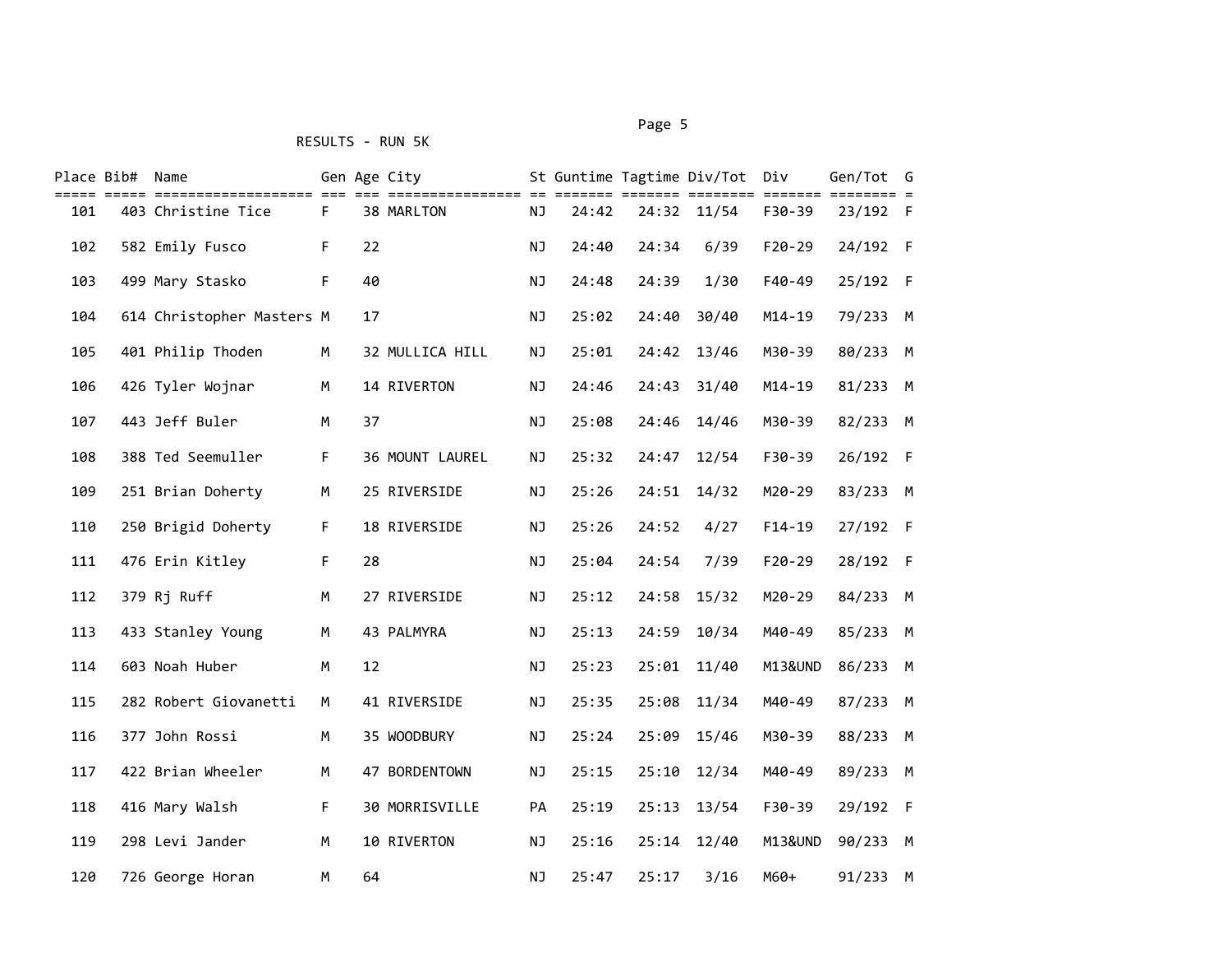| 121 | 438 Tara Guenther | F. | 32                    | NJ  | 25:33 | 25:25 14/54 |       | F30-39 | 30/192 F |  |
|-----|-------------------|----|-----------------------|-----|-------|-------------|-------|--------|----------|--|
| 122 | 491 Adam Turnier  | M  | - 27                  | NJ. | 25:52 | 25:25       | 16/32 | M20-29 | 92/233 M |  |
| 123 | 213 Dennis Bond   | M  | 30 RIVERTON           | NJ. | 25:42 | 25:26 16/46 |       | M30-39 | 93/233 M |  |
| 124 | 439 Mat Candela   | M  | 40                    | ΝJ  | 26:10 | 25:30 13/34 |       | M40-49 | 94/233 M |  |
| 125 | 386 Edward Scioli | M  | <b>0 MOUNT LAUREL</b> | NJ  | 25:53 | 25:30       |       |        | 95/233 M |  |

| Place Bib# | Name                  |    |    | Gen Age City           |           |       |       | St Guntime Tagtime Div/Tot Div |                    | Gen/Tot  | G |
|------------|-----------------------|----|----|------------------------|-----------|-------|-------|--------------------------------|--------------------|----------|---|
| 126        | 396 Maxim Sucharski   | M  |    | <b>39 LITTLE FALLS</b> | ΝJ        | 25:53 | 25:37 | 17/46                          | M30-39             | 96/233   | M |
| 127        | 537 Dominick Lombardo | M  | 37 |                        | <b>NJ</b> | 25:53 | 25:38 | 18/46                          | M30-39             | 97/233   | M |
| 128        | 218 Colin Broadbelt   | M  |    | 12 PALMYRA             | <b>NJ</b> | 25:48 | 25:44 | 13/40                          | <b>M13&amp;UND</b> | 98/233   | M |
| 129        | 702 Nicole Reines     | F  | 43 |                        | <b>NJ</b> | 26:05 | 25:53 | 2/30                           | F40-49             | 31/192 F |   |
| 130        | 612 Kate Winterbottom | F. | 34 |                        | <b>NJ</b> | 26:07 | 25:55 | 15/54                          | F30-39             | 32/192 F |   |
| 131        | 278 Michala Georgetti | F  |    | 25 RIVERTON            | <b>NJ</b> | 26:07 | 25:56 | 8/39                           | $F20-29$           | 33/192 F |   |
| 132        | 216 Ciaran Brett      | M  |    | 54 PALMYRA             | <b>NJ</b> | 26:11 | 25:58 | 4/24                           | M50-59             | 99/233 M |   |
| 133        | 584 Gabriella Kalafas | F. | 19 |                        | <b>NJ</b> | 26:09 | 26:02 | 5/27                           | $F14-19$           | 34/192 F |   |
| 134        | 223 Jennifer Carlino  | F  |    | 45 PALMYRA             | <b>NJ</b> | 26:24 | 26:07 | 3/30                           | F40-49             | 35/192 F |   |
| 135        | 453 Dennis Shilling   | M  | 62 |                        | <b>NJ</b> | 26:15 | 26:10 | 4/16                           | M60+               | 100/233  | м |
| 136        | 274 Michael Gaspari   | M  |    | 38 RIVERTON            | <b>NJ</b> | 26:34 | 26:18 | 19/46                          | M30-39             | 101/233  | M |
| 137        | 592 Jesse Karponich   | M  | 30 |                        | <b>NJ</b> | 27:02 | 26:21 | 20/46                          | M30-39             | 102/233  | M |
| 138        | 253 Bayley Dougherty  | F  |    | 33 RIVERTON            | <b>NJ</b> | 26:32 | 26:22 | 16/54                          | F30-39             | 36/192 F |   |
| 139        | 254 Brian Dougherty   | M  |    | 34 RIVERTON            | NJ        | 26:32 | 26:23 | 21/46                          | M30-39             | 103/233  | м |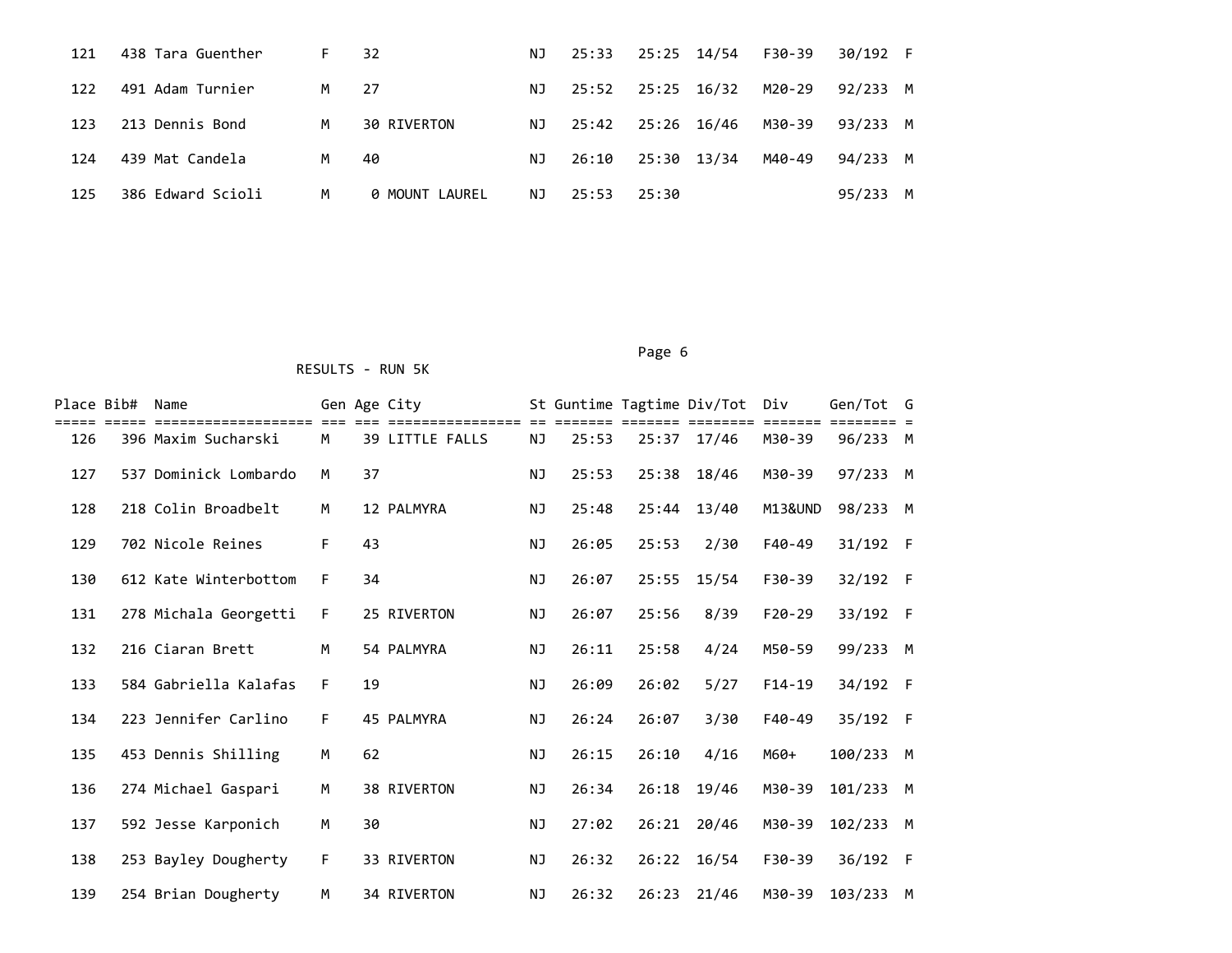| 140 | 311 Richard Kushay    | M  | 52 RIVERTON     | ΝJ        | 26:53 | 26:28 | 5/24  | M50-59   | 104/233         | M   |
|-----|-----------------------|----|-----------------|-----------|-------|-------|-------|----------|-----------------|-----|
| 141 | 501 Dwight Gibson     | M  | 59              | ΝJ        | 26:43 | 26:36 | 6/24  | M50-59   | 105/233         | M   |
| 142 | 723 Timothy Brett     | M  | 27              | ΝJ        | 26:52 | 26:39 | 17/32 | M20-29   | 106/233         | M   |
| 143 | 555 Chris Brown       | M  | 28              | ΝJ        | 26:56 | 26:42 | 18/32 | M20-29   | 107/233         | M   |
| 144 | 334 Tim McHugh        | M  | 51 RIVERTON     | ΝJ        | 26:51 | 26:43 | 7/24  | M50-59   | 108/233         | M   |
| 145 | 206 Alan Bacho        | M  | 28 CHERRY HILL  | ΝJ        | 27:02 | 26:44 | 19/32 | M20-29   | 109/233         | M   |
| 146 | 217 Patrick Broadbelt | M  | 11 PALMYRA      | ΝJ        | 26:51 | 26:46 | 14/40 |          | M13&UND 110/233 | M   |
| 147 | 423 Victoria Wheeler  | F. | 14 BORDENTOWN   | ΝJ        | 26:59 | 26:54 | 6/27  | $F14-19$ | 37/192 F        |     |
| 148 | 413 Leanne Vicente    | F. | 24 PHILADELPHIA | <b>PA</b> | 27:16 | 26:55 | 9/39  | $F20-29$ | 38/192 F        |     |
| 149 | 551 Eric Perniciaro   | м  | 36              | ΝJ        | 27:10 | 26:57 | 22/46 | M30-39   | 111/233         | M   |
| 150 | 415 Christine Wagner  | F. | 34 RIVERSIDE    | ΝJ        | 27:25 | 26:57 | 17/54 | F30-39   | 39/192          | - F |

 Page 7 RESULTS - RUN 5K

| Place Bib# | Name                |    |    | Gen Age City |    |       |       | St Guntime Tagtime Div/Tot Div |          | Gen/Tot G        |   |
|------------|---------------------|----|----|--------------|----|-------|-------|--------------------------------|----------|------------------|---|
| 151        | 328 Lisa Mariani    | F. |    | 27 RIVERSIDE | NJ | 27:06 | 26:59 | 10/39                          | $F20-29$ | 40/192 F         |   |
| 152        | 579 Karl Finkbeiner | м  | 21 |              | NJ | 27:11 | 27:03 | 20/32                          |          | M20-29 112/233 M |   |
| 153        | 627 Maureen Wagner  | F. | 47 |              | ΝJ | 27:27 | 27:03 | 4/30                           | F40-49   | 41/192 F         |   |
| 154        | 267 Claire Ford     | F. |    | 16 ALLENTOWN | NJ | 27:16 | 27:06 | 7/27                           | $F14-19$ | 42/192 F         |   |
| 155        | 266 Frak Ford       | м  |    | 17 ALLENTOWN | NJ | 27:16 | 27:06 | 32/40                          |          | M14-19 113/233 M |   |
| 156        | 474 Olivia Staely   | F. | 13 |              | ΝJ | 27:19 | 27:12 | 2/23                           | F13&UND  | 43/192 F         |   |
| 157        | 514 Oscar Mayer     | м  | 22 |              | ΝJ | 27:24 | 27:14 | 21/32                          |          | M20-29 114/233   | M |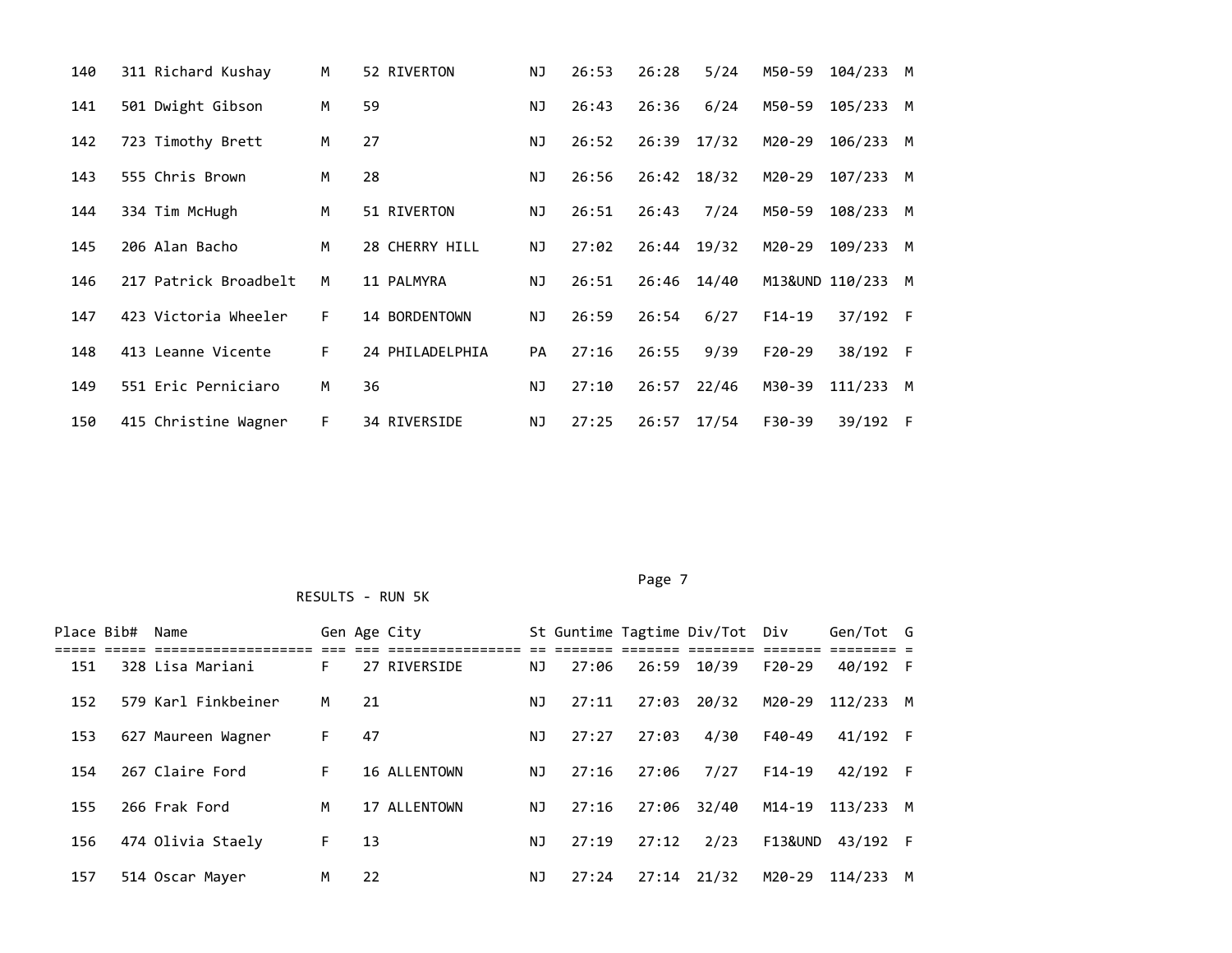| 158 | 564 Maryjo Schneider | F. | 49              | NJ        | 27:14 | 27:14 | 5/30  | F40-49   | 44/192 F          |   |
|-----|----------------------|----|-----------------|-----------|-------|-------|-------|----------|-------------------|---|
| 159 | 487 Scott Warnock    | M  | 51              | <b>NJ</b> | 27:30 | 27:15 | 8/24  | M50-59   | 115/233 M         |   |
| 160 | 567 William Tindall  | М  | 11              | ΝJ        | 27:20 | 27:16 | 15/40 |          | M13&UND 116/233 M |   |
| 161 | 601 Lauren Jordon    | F. | 42              | <b>NJ</b> | 27:35 | 27:18 | 6/30  | F40-49   | 45/192 F          |   |
| 162 | 288 Neil Gupta       | М  | 31 RIVERSIDE    | ΝJ        | 27:59 | 27:21 | 23/46 | M30-39   | 117/233 M         |   |
| 163 | 300 Joseph Janssen   | М  | 39 PHILADELPHIA | PA        | 27:44 | 27:22 | 24/46 | M30-39   | 118/233 M         |   |
| 164 | 231 Stephen Cawley   | М  | 68 RIVERTON     | ΝJ        | 27:50 | 27:26 | 5/16  | M60+     | 119/233           | M |
| 165 | 222 Julian Carlino   | M  | 12 PALMYRA      | <b>NJ</b> | 27:34 | 27:31 | 16/40 |          | M13&UND 120/233 M |   |
| 166 | 467 Ashley Rafferty  | F. | 18              | ΝJ        | 27:39 | 27:34 | 8/27  | $F14-19$ | 46/192 F          |   |
| 167 | 228 Gina Cassidy     | F. | 49 RIVERTON     | ΝJ        | 27:55 | 27:35 | 7/30  | F40-49   | 47/192 F          |   |
| 168 | 557 Doug Campbell    | M  | 77              | ΝJ        | 28:08 | 27:38 | 6/16  | M60+     | 121/233 M         |   |
| 169 | 381 Patrick Samulis  | M  | 36 HADDONFIELD  | 76        | 28:19 | 27:42 | 25/46 | M30-39   | 122/233 M         |   |
| 170 | 303 Philip Karsch    | M  | 72 RIVERTON     | ΝJ        | 28:05 | 27:42 | 7/16  | M60+     | 123/233 M         |   |
| 171 | 535 Mario Rivera     | M  | 25              | <b>NJ</b> | 27:54 | 27:44 | 22/32 | M20-29   | 124/233 M         |   |
| 172 | 486 Maria Santoro    | F. | 16              | ΝJ        | 28:01 | 27:46 | 9/27  | $F14-19$ | 48/192 F          |   |
| 173 | 515 Libby Mayer      | F. | 19              | NJ        | 27:58 | 27:48 | 10/27 | $F14-19$ | 49/192 F          |   |
| 174 | 707 Mark Campbell    | M  | 61              | ΝJ        | 28:21 | 27:48 | 8/16  | M60+     | 125/233 M         |   |
| 175 | 495 Jeffrey Jones    | М  | 35              | ΝJ        | 28:21 | 27:50 | 26/46 | M30-39   | 126/233 M         |   |

Page 8 and 2012 and 2012 and 2012 and 2012 and 2012 and 2012 and 2012 and 2012 and 2012 and 2012 and 2012 and

| Place Bib# Name |                     |      | Gen Age City |  | St Guntime Tagtime Div/Tot Div | Gen/Tot G                            |  |
|-----------------|---------------------|------|--------------|--|--------------------------------|--------------------------------------|--|
|                 | ___________________ |      |              |  |                                |                                      |  |
| 176             | 496 Lauren Jones    | F 36 |              |  |                                | NJ 28:21 27:51 18/54 F30-39 50/192 F |  |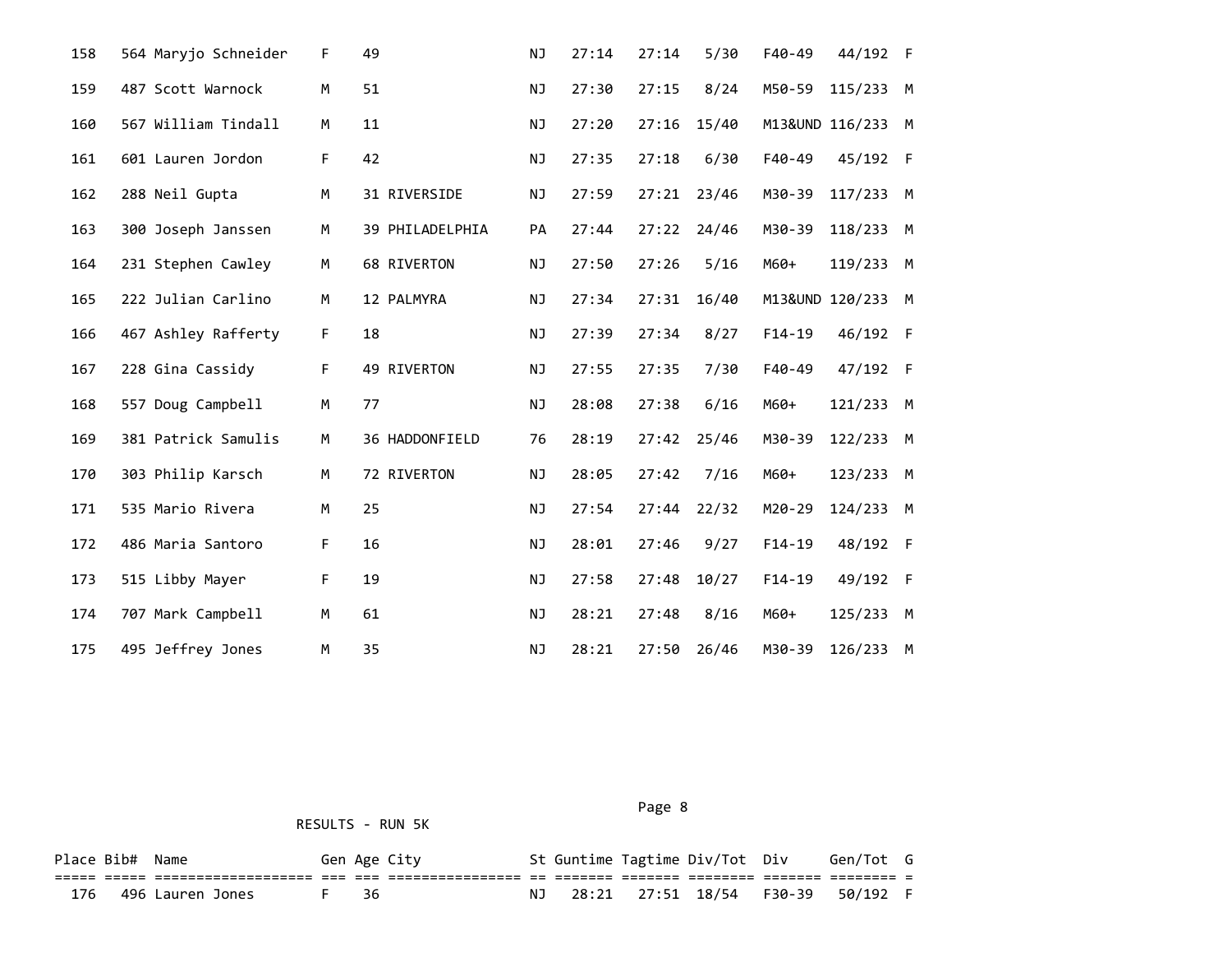| 177 | 617 Jim Brandenburger  | М  | 53              | NJ | 28:08 | 27:52 | 9/24  | M50-59             | 127/233 M         |   |
|-----|------------------------|----|-----------------|----|-------|-------|-------|--------------------|-------------------|---|
| 178 | 208 Shawn Benson       | М  | 17 RIVERSIDE    | ΝJ | 28:12 | 27:52 | 33/40 | $M14 - 19$         | 128/233 M         |   |
| 179 | 424 Emily Wheeler      | F. | 16 BORDENTOWN   | NJ | 27:56 | 27:53 | 11/27 | $F14-19$           | 51/192 F          |   |
| 180 | 572 Dan Jones          | М  | 38              | NJ | 28:20 | 27:55 | 27/46 | M30-39             | 129/233 M         |   |
| 181 | 543 Flavia Almeida     | F. | 14              | NJ | 28:00 | 27:55 | 12/27 | $F14-19$           | 52/192 F          |   |
| 182 | 541 Jason Pope         | М  | 42              | NJ | 28:05 | 27:56 | 14/34 | M40-49             | 130/233 M         |   |
| 183 | 630 Susan Ferry        | F. | 56              | NJ | 28:15 | 28:03 | 4/16  | F50-59             | 53/192 F          |   |
| 184 | 445 Cora Betten        | F  | 12              | ΝJ | 28:36 | 28:04 | 3/23  | <b>F13&amp;UND</b> | 54/192 F          |   |
| 185 | 249 Mickey De'souza    | M  | 30 RIVERSIDE    | ΝJ | 28:11 | 28:04 | 28/46 | M30-39             | 131/233 M         |   |
| 186 | 256 Abby Duffy         | F. | 13 CHESTERFIELD | ΝJ | 28:18 | 28:10 | 4/23  | <b>F13&amp;UND</b> | 55/192 F          |   |
| 187 | 711 Jessica Wilson     | F. | 16              | NJ | 28:15 | 28:11 | 13/27 | $F14-19$           | 56/192 F          |   |
| 188 | 229 Tom Cassidy        | М  | 47 RIVERTON     | NJ | 28:32 | 28:14 | 15/34 | M40-49             | 132/233 M         |   |
| 189 | 360 Rebecca Perrottet  | F. | 26 PALMYRA      | NJ | 28:23 | 28:14 | 11/39 | F20-29             | 57/192 F          |   |
| 190 | 320 Heidi Lonardo      | F. | 42 RIVERTON     | NJ | 28:45 | 28:17 | 8/30  | F40-49             | 58/192 F          |   |
| 191 | 414 Tom Vicente        | M  | 55 MOUNT LAUREL | NJ | 28:44 | 28:18 | 10/24 | M50-59             | 133/233 M         |   |
| 192 | 719 Traci Schock       | F  | 49              | ΝJ | 28:54 | 28:19 | 9/30  | F40-49             | 59/192 F          |   |
| 193 | 725 Agata Reister      | F. | 37              | ΝJ | 28:56 | 28:19 | 19/54 | F30-39             | 60/192 F          |   |
| 194 | 600 Suzanne Ritenhouse | F  | 60              | ΝJ | 28:35 | 28:21 | 1/3   | $F60+$             | 61/192 F          |   |
| 195 | 380 Mike Sabara        | M  | 33 PHILADELPHIA | PA | 29:16 | 28:23 | 29/46 | M30-39             | 134/233           | M |
| 196 | 367 Thomas Quaile      | M  | 37 WOODBURY     | NJ | 28:41 | 28:24 | 30/46 | M30-39             | 135/233           | M |
| 197 | 571 Randy Rivea        | м  | 40              | ΝJ | 28:58 | 28:28 | 16/34 | M40-49             | 136/233 M         |   |
| 198 | 481 Parker Betton      | М  | 9               | ΝJ | 29:01 | 28:28 | 17/40 |                    | M13&UND 137/233 M |   |
| 199 | 483 Ethan Betton       | M  | 42              | ΝJ | 29:01 | 28:29 | 17/34 | M40-49             | 138/233           | M |
| 200 | 366 Conor Pozniewski   | M  | 11 BLACKWOOD    | ΝJ | 28:48 | 28:29 | 18/40 |                    | M13&UND 139/233 M |   |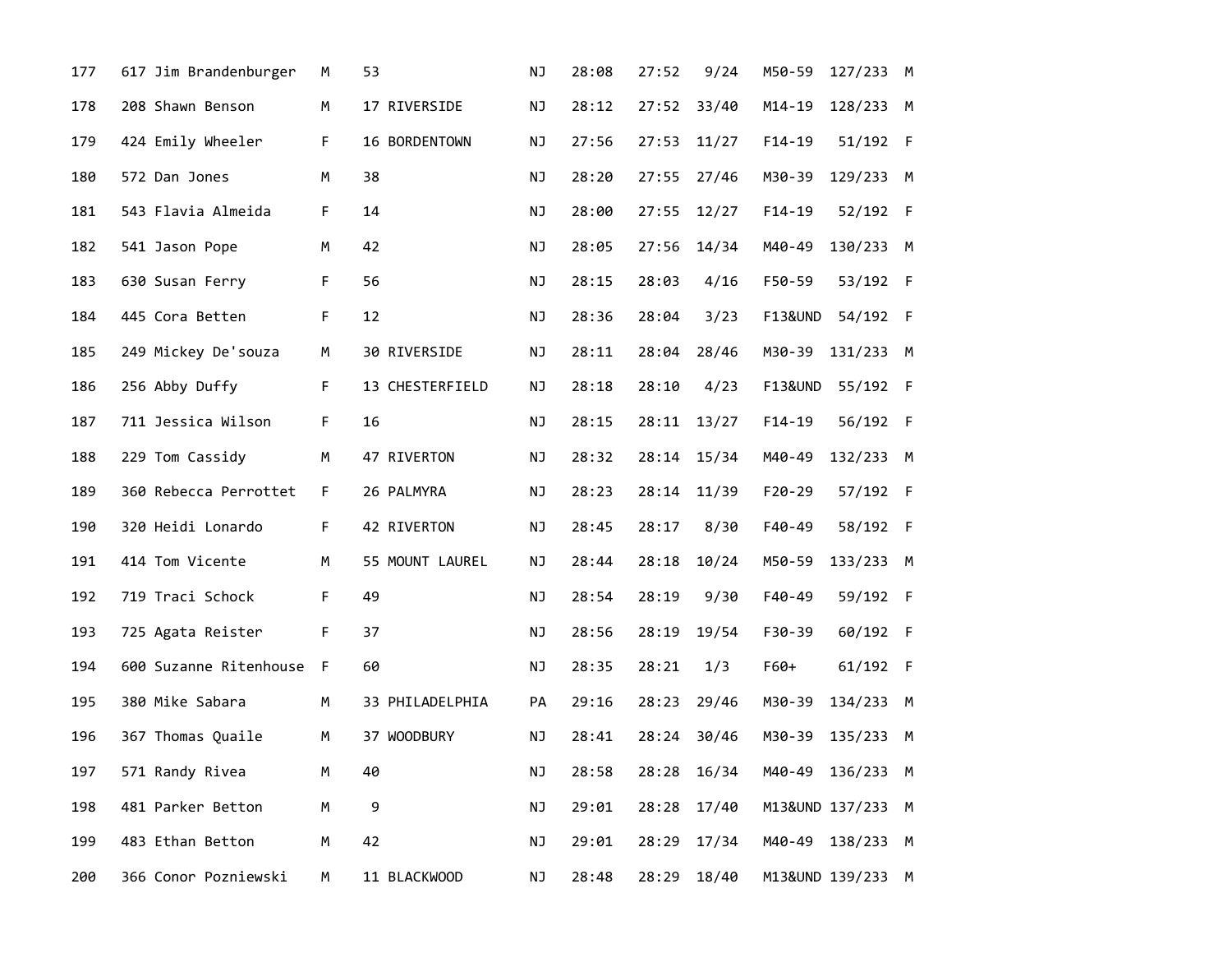#### Page 9 - Page 9 - Page 9 - Page 9 - Page 9 - Page 9 - Page 9 - Page 9 - Page 9 - Page 9 - Page 9

| Place Bib# | Name                 |             |    | Gen Age City   |           |       |       | St Guntime Tagtime Div/Tot Div |                    | Gen/Tot G         |   |
|------------|----------------------|-------------|----|----------------|-----------|-------|-------|--------------------------------|--------------------|-------------------|---|
| 201        | 468 Tracy Ketterig   | F.          | 39 |                | <b>NJ</b> | 29:05 |       | 28:31 20/54                    | $F30-39$           | 62/192 F          |   |
| 202        | 559 Chris Countryman | M           | 33 |                | <b>NJ</b> | 29:01 | 28:33 | 31/46                          | M30-39             | 140/233           | M |
| 203        | 264 Andrew Foley     | M           |    | 25 PALMYRA     | <b>NJ</b> | 28:47 | 28:34 | 23/32                          | M20-29             | 141/233           | M |
| 204        | 226 Dean Casale      | M           |    | 17 RIVERSIDE   | <b>NJ</b> | 28:56 | 28:36 | 34/40                          | $M14 - 19$         | 142/233 M         |   |
| 205        | 512 Joe Martino      | M           | 44 |                | NJ        | 28:47 | 28:40 | 18/34                          | M40-49             | 143/233 M         |   |
| 206        | 511 Joey Martino     | M           | 11 |                | NJ        | 28:50 | 28:43 | 19/40                          |                    | M13&UND 144/233 M |   |
| 207        | 279 Diane Georgetti  | $\mathsf F$ |    | 53 RIVERTON    | <b>NJ</b> | 28:59 | 28:48 | 5/16                           | F50-59             | 63/192 F          |   |
| 208        | 371 Beth Renouf      | F.          |    | 42 RIVERTON    | <b>NJ</b> | 29:22 | 28:53 | 10/30                          | F40-49             | 64/192 F          |   |
| 209        | 623 Chuck Calhoun    | M           | 56 |                | <b>NJ</b> | 29:32 | 28:54 | 11/24                          | M50-59             | 145/233 M         |   |
| 210        | 565 Jack Tindall     | M           | 9  |                | <b>NJ</b> | 29:00 | 28:55 | 20/40                          |                    | M13&UND 146/233 M |   |
| 211        | 292 Max Harris       | M           |    | 8 RIVERTON     | <b>NJ</b> | 29:28 | 29:04 | 21/40                          |                    | M13&UND 147/233 M |   |
| 212        | 374 Kaya Robinson    | F.          |    | 17 PALMYRA     | <b>NJ</b> | 29:35 | 29:04 | 14/27                          | $F14-19$           | 65/192 F          |   |
| 213        | 624 Sue Calhoun      | $\mathsf F$ | 52 |                | <b>NJ</b> | 29:43 | 29:06 | 6/16                           | F50-59             | 66/192 F          |   |
| 214        | 485 Brian Hill       | M           | 60 |                | <b>NJ</b> | 29:18 | 29:07 | 9/16                           | $M60+$             | 148/233 M         |   |
| 215        | 435 Nicole Zimmerman | F.          |    | 30 MOUNT ROYAL | <b>NJ</b> | 29:21 | 29:09 | 21/54                          | F30-39             | 67/192 F          |   |
| 216        | 596 Martha Gannon    | F.          | 59 |                | <b>NJ</b> | 29:30 | 29:09 | 7/16                           | F50-59             | 68/192 F          |   |
| 217        | 473 Kate Stavely     | F           | 18 |                | NJ        | 29:18 | 29:11 | 15/27                          | $F14-19$           | 69/192 F          |   |
| 218        | 590 Clayton Tennison | M           | 20 |                | NJ        | 29:28 | 29:11 | 24/32                          | M20-29             | 149/233 M         |   |
| 219        | 448 Maura Russel     | F           | 13 |                | <b>NJ</b> | 29:32 | 29:12 | 5/23                           | <b>F13&amp;UND</b> | 70/192 F          |   |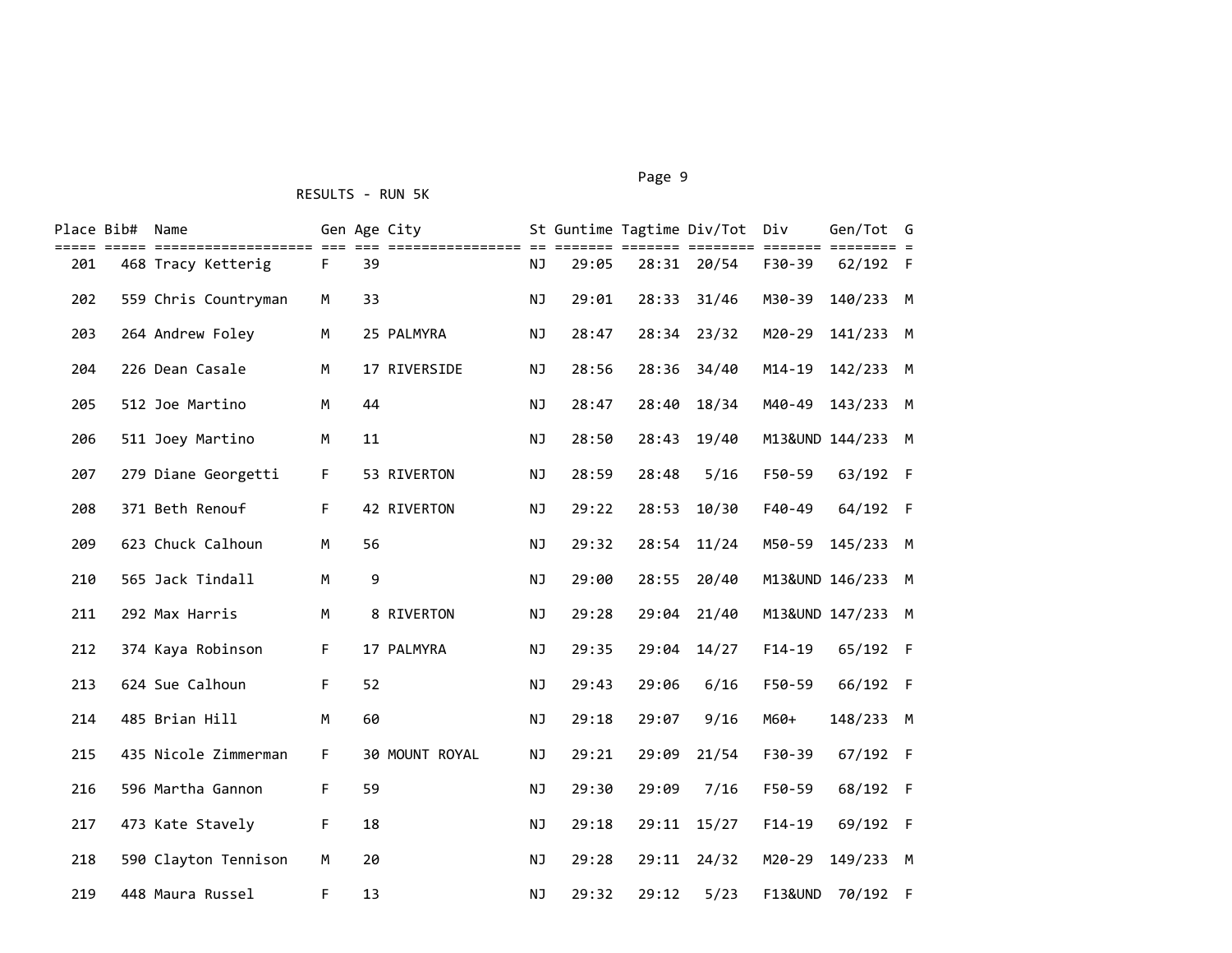| 220 | 291 Staci Harris      | F.   | 44 RIVERTON     | NJ  | 29:37 | 29:14 | 11/30 | F40-49   | 71/192 F  |   |
|-----|-----------------------|------|-----------------|-----|-------|-------|-------|----------|-----------|---|
| 221 | 308 Angie Kulbick     | F.   | 38 LITTLE FALLS | NJ. | 29:35 | 29:17 | 22/54 | F30-39   | 72/192 F  |   |
| 222 | 581 Alexandra Kalafas | $-F$ | 14              | ΝJ  | 29:27 | 29:19 | 16/27 | $F14-19$ | 73/192 F  |   |
| 223 | 394 Kolby Sousa       | M    | 16 RIVERSIDE    | NJ. | 29:39 | 29:20 | 35/40 | M14-19   | 150/233 M |   |
| 224 | 376 Amanda Rosica     | F.   | 29 MOUNT LAUREL | NJ. | 29:33 | 29:21 | 12/39 | $F20-29$ | 74/192 F  |   |
| 225 | 577 Peyton Bridge     | M    | 17              | ΝJ  | 29:43 | 29:22 | 36/40 | M14-19   | 151/233   | M |

| Place Bib# | Name                  |    |    | Gen Age City           |           |       |       | St Guntime Tagtime Div/Tot | Div      | Gen/Tot G |     |
|------------|-----------------------|----|----|------------------------|-----------|-------|-------|----------------------------|----------|-----------|-----|
| 226        | 304 Colin Keller      | M  |    | 26 MOUNT LAUREL        | ΝJ        | 29:34 | 29:27 | 25/32                      | M20-29   | 152/233 M |     |
| 227        | 554 Samantha Callahan | F. | 30 |                        | NJ        | 29:52 | 29:30 | 23/54                      | F30-39   | 75/192 F  |     |
| 228        | 516 Brittany Gould    | F. | 29 |                        | NJ        | 29:35 | 29:31 | 13/39                      | $F20-29$ | 76/192 F  |     |
| 229        | 593 Michael Karponich | M  | 33 |                        | NJ        | 30:13 | 29:32 | 32/46                      | M30-39   | 153/233   | M   |
| 230        | 569 Jodi Laighlin     | F. | 30 |                        | ΝJ        | 29:42 | 29:32 | 24/54                      | F30-39   | 77/192 F  |     |
| 231        | 724 Chelsea Leaman    | F. | 27 |                        | NJ        | 29:46 | 29:32 | 14/39                      | $F20-29$ | 78/192 F  |     |
| 232        | 704 Jason Grandelli   | M  | 35 |                        | NJ        | 30:24 | 29:33 | 33/46                      | M30-39   | 154/233   | M   |
| 233        | 375 Brandon Rooney    | M  |    | 29 RIVERTON            | ΝJ        | 29:48 | 29:33 | 26/32                      | M20-29   | 155/233   | M   |
| 234        | 259 Hannah Familiar   | F. |    | 26 HADDONFIELD         | ΝJ        | 29:40 | 29:33 | 15/39                      | $F20-29$ | 79/192 F  |     |
| 235        | 358 Anna Paszkiewicz  | F. |    | 12 RIVERTON            | NJ        | 29:58 | 29:36 | 6/23                       | F13&UND  | 80/192    | - F |
| 236        | 341 Kelly Morgan      | F. |    | <b>30 MOUNT LAUREL</b> | ΝJ        | 29:44 | 29:36 | 25/54                      | F30-39   | 81/192 F  |     |
| 237        | 519 John Ceplo        | M  | 54 |                        | <b>NJ</b> | 29:46 | 29:40 | 12/24                      | M50-59   | 156/233   | M   |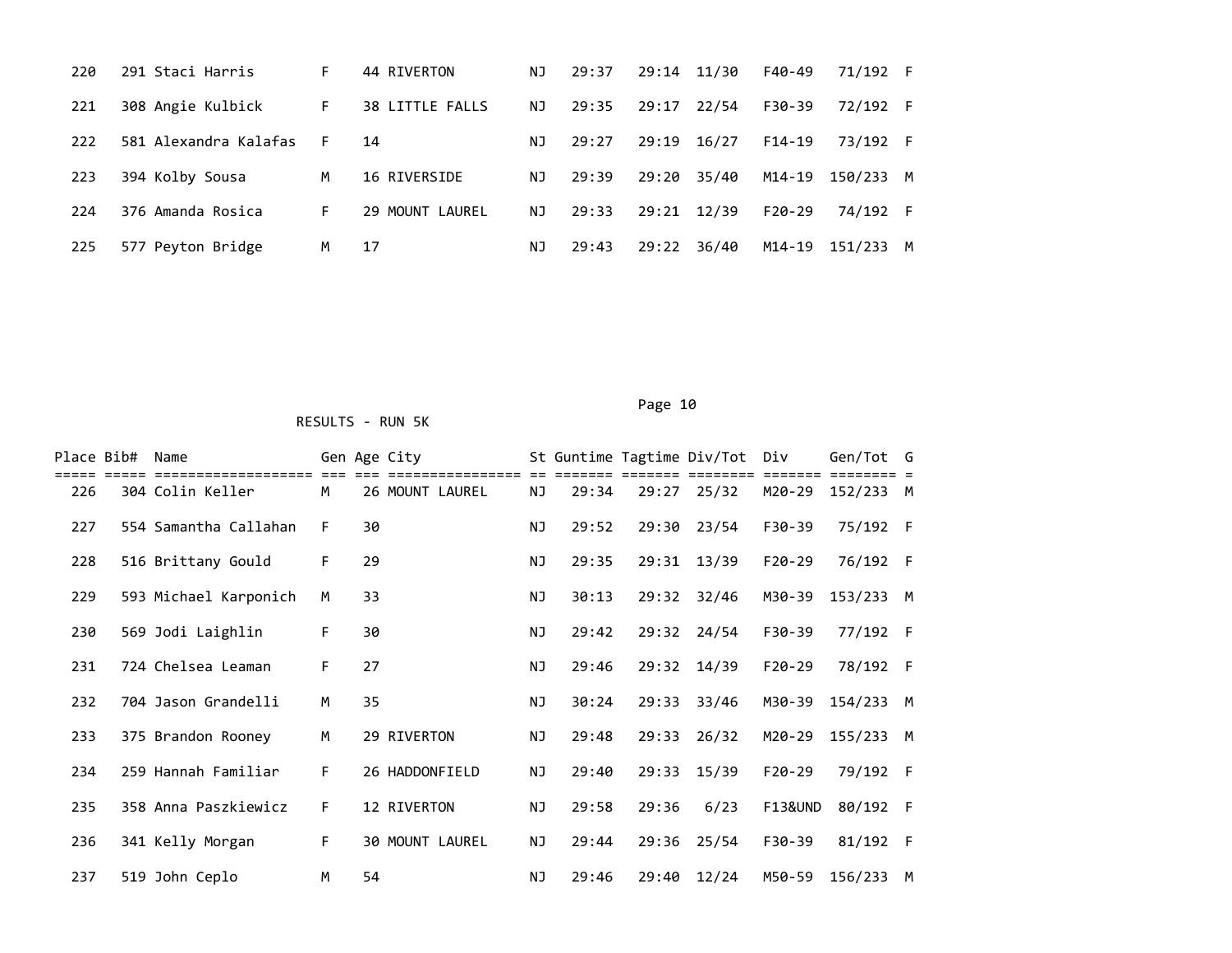| 238 | 518 Gregory Martin    | M  | 55                   | <b>NJ</b> | 29:47 | 29:40 | 13/24 | M50-59<br>157/233 M  |   |
|-----|-----------------------|----|----------------------|-----------|-------|-------|-------|----------------------|---|
| 239 | 585 Evan Shaw         | M  | 9                    | NJ        | 30:02 | 29:41 | 22/40 | M13&UND 158/233      | M |
| 240 | 409 Janos Vajda       | М  | 35 RIVERTON          | ΝJ        | 29:44 | 29:42 | 34/46 | M30-39<br>159/233    | M |
| 241 | 295 Timothy Hicks     | M  | 41 RIVERTON          | ΝJ        | 30:23 | 29:47 | 19/34 | M40-49<br>160/233    | M |
| 242 | 207 Judith Barclay    | F. | <b>48 BURLINGTON</b> | ΝJ        | 30:10 | 29:50 | 12/30 | F40-49<br>82/192 F   |   |
| 243 | 710 Abigail Haresign  | F. | 24                   | ΝJ        | 30:12 | 29:51 | 16/39 | $F20-29$<br>83/192 F |   |
| 244 | 354 Patrick Ong       | M  | 52 TRENTON           | ΝJ        | 30:06 | 29:51 | 14/24 | M50-59<br>161/233    | M |
| 245 | 243 Jennifer Coston   | F. | 38 RIVERTON          | ΝJ        | 30:07 | 29:54 | 26/54 | F30-39<br>84/192 F   |   |
| 246 | 365 Anabel Pozniewski | F. | 12 BLACKWOOD         | ΝJ        | 30:13 | 29:54 | 7/23  | F13&UND<br>85/192 F  |   |
| 247 | 466 Carlo Ramirez     | M  | 59                   | ΝJ        | 30:04 | 29:55 | 15/24 | M50-59<br>162/233    | M |
| 248 | 715 Phoebe Thelmann   | F. | 12                   | ΝJ        | 30:13 | 29:55 | 8/23  | F13&UND<br>86/192 F  |   |
| 249 | 480 Tennyson Betton   | M  | 7                    | ΝJ        | 30:35 | 30:01 | 23/40 | M13&UND 163/233      | M |
| 250 | 333 Lauren McHugh     | F. | 23 RIVERTON          | <b>NJ</b> | 30:16 | 30:06 | 17/39 | $F20-29$<br>87/192 F |   |

| Place Bib# Name |                      |    |    | Gen Age City    |    |       |       | St Guntime Tagtime Div/Tot Div |          | Gen/Tot G         |  |
|-----------------|----------------------|----|----|-----------------|----|-------|-------|--------------------------------|----------|-------------------|--|
|                 |                      |    |    |                 |    |       |       |                                |          |                   |  |
| 251             | 506 Harry Pfeiffer   | M  | 8  |                 | ΝJ | 30:19 | 30:13 | 24/40                          |          | M13&UND 164/233 M |  |
| 252             | 357 David Pasi       | M  |    | 29 RIVERTON     | NJ | 30:30 | 30:21 | 27/32                          | M20-29   | 165/233 M         |  |
|                 |                      |    |    |                 |    |       |       |                                |          |                   |  |
| 253             | 392 Rebecca Smith    | F. |    | 37 PHILADELPHIA | PA | 30:53 | 30:23 | 27/54                          | F30-39   | 88/192 F          |  |
|                 |                      |    |    |                 |    |       |       |                                |          |                   |  |
| 254             | 493 Reese Caffery    | F. | 11 |                 | NJ | 30:55 | 30:24 | 9/23                           | F13&UND  | 89/192 F          |  |
| 255             | 478 Natalie Sherrill | F. | 12 |                 | ΝJ | 30:43 | 30:24 | 10/23                          | F13&UND  | 90/192 F          |  |
|                 |                      |    |    |                 |    |       |       |                                |          |                   |  |
| 256             | 263 Zoe Foglia       | F. |    | 22 RIVERTON     | ΝJ | 30:51 | 30:25 | 18/39                          | $F20-29$ | 91/192 F          |  |
|                 |                      |    |    |                 |    |       |       |                                |          |                   |  |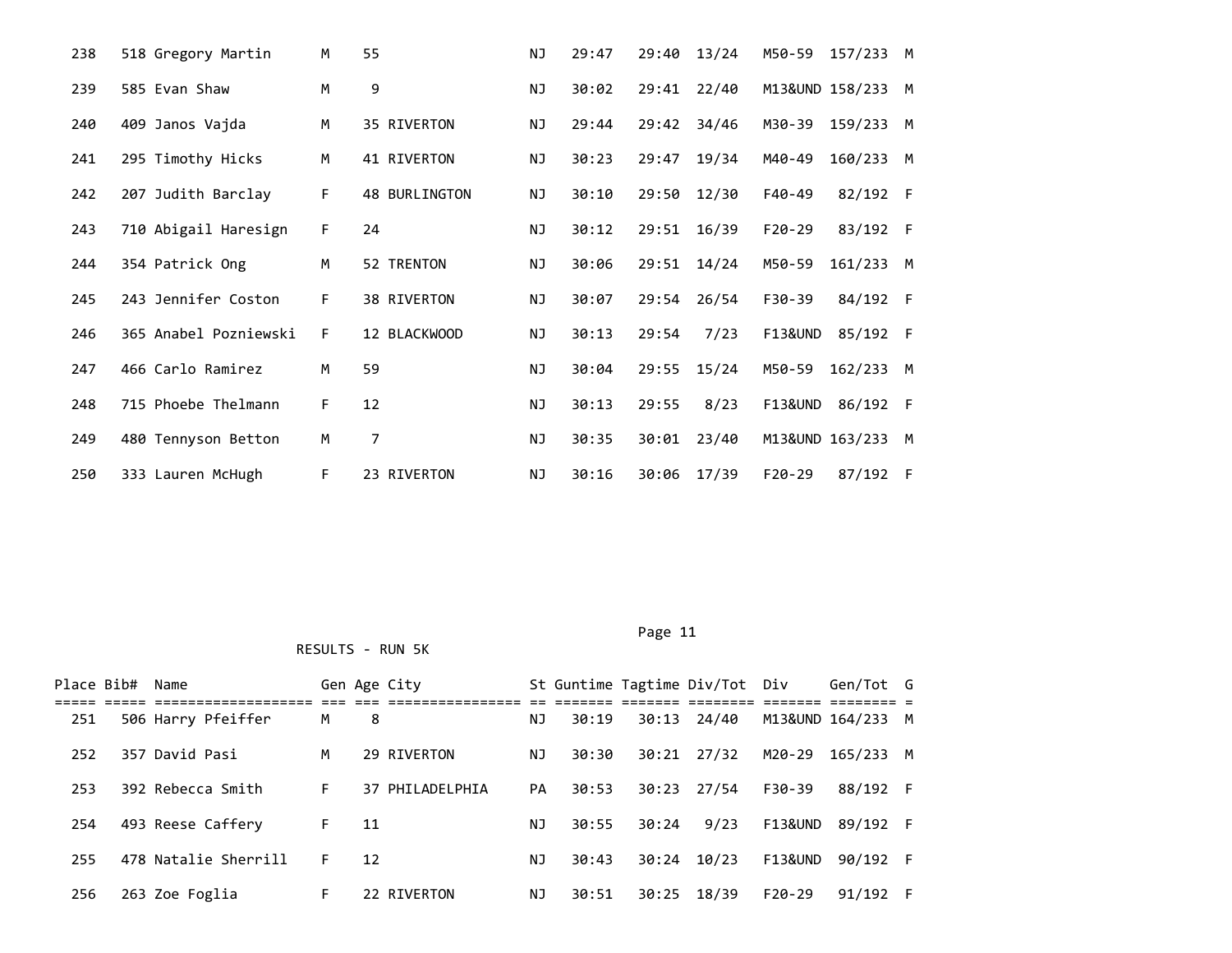| 257 | 586 Allie Shaw            | F  | 12             | <b>NJ</b> | 30:48 | 30:29 | 11/23 | <b>F13&amp;UND</b> | 92/192 F          |   |
|-----|---------------------------|----|----------------|-----------|-------|-------|-------|--------------------|-------------------|---|
| 258 | 482 Debra Betton          | F. | 44             | NJ        | 31:06 | 30:32 | 13/30 | F40-49             | 93/192 F          |   |
| 259 | 307 Todd Klokis           | М  | 37 RIVERTON    | ΝJ        | 31:00 | 30:33 | 35/46 | M30-39             | 166/233 M         |   |
| 260 | 610 Michelle McCann       | F. | 45             | <b>NJ</b> | 30:45 | 30:35 | 14/30 | F40-49             | 94/192 F          |   |
| 261 | 622 Harrison Reid         | M  | 12             | NJ        | 30:36 | 30:35 | 25/40 |                    | M13&UND 167/233 M |   |
| 262 | 427 Rich Wojnar           | M  | 46 RIVERTON    | NJ        | 30:42 | 30:38 | 20/34 | M40-49             | 168/233 M         |   |
| 263 | 580 Emily Hogmaier        | F. | 20             | <b>NJ</b> | 30:48 | 30:41 | 19/39 | $F20-29$           | 95/192 F          |   |
| 264 | 558 Jac-Lyn Zeilman       | F. | 30             | NJ        | 30:55 | 30:41 | 28/54 | F30-39             | 96/192 F          |   |
| 265 | 703 Deedra Girandelli     | F. | 35             | NJ        | 31:32 | 30:42 | 29/54 | F30-39             | 97/192 F          |   |
| 266 | 336 Julie Megee           | F. | 55 BEVERLY     | <b>NJ</b> | 31:08 | 30:46 | 8/16  | F50-59             | 98/192 F          |   |
| 267 | 425 Christopher William M |    | 41 RIVERTON    | ΝJ        | 31:22 | 30:47 | 21/34 | M40-49             | 169/233 M         |   |
| 268 | 432 Kristen Young         | F. | 43 PALMYRA     | ΝJ        | 31:10 | 30:50 | 15/30 | F40-49             | 99/192 F          |   |
| 269 | 313 Julia Latvenas        | F. | 9 RIVERTON     | NJ        | 31:17 | 30:50 | 12/23 |                    | F13&UND 100/192 F |   |
| 270 | 314 Paula Latvenas        | F. | 41 RIVERTON    | NJ        | 31:18 | 30:51 | 16/30 | F40-49             | 101/192 F         |   |
| 271 | 329 Mike Martyn           | M  | 49 RIVERTON    | ΝJ        | 31:31 | 30:51 | 22/34 | M40-49             | 170/233 M         |   |
| 272 | 475 Gienna Tatu           | F. | 21             | ΝJ        | 31:13 | 30:53 | 20/39 | $F20-29$           | 102/192 F         |   |
| 273 | 232 Emily Cecchini        | F. | 35 STROUDSBURG | PA        | 31:13 | 30:54 | 30/54 | F30-39             | 103/192 F         |   |
| 274 | 570 Jon-Patrick Barclay M |    | 14             | NJ        | 31:16 | 30:55 | 37/40 | $M14 - 19$         | 171/233           | M |
| 275 | 317 Meredith Leiter       | F  | 23 RIVERTON    | <b>NJ</b> | 31:03 | 30:55 | 21/39 | F20-29             | 104/192 F         |   |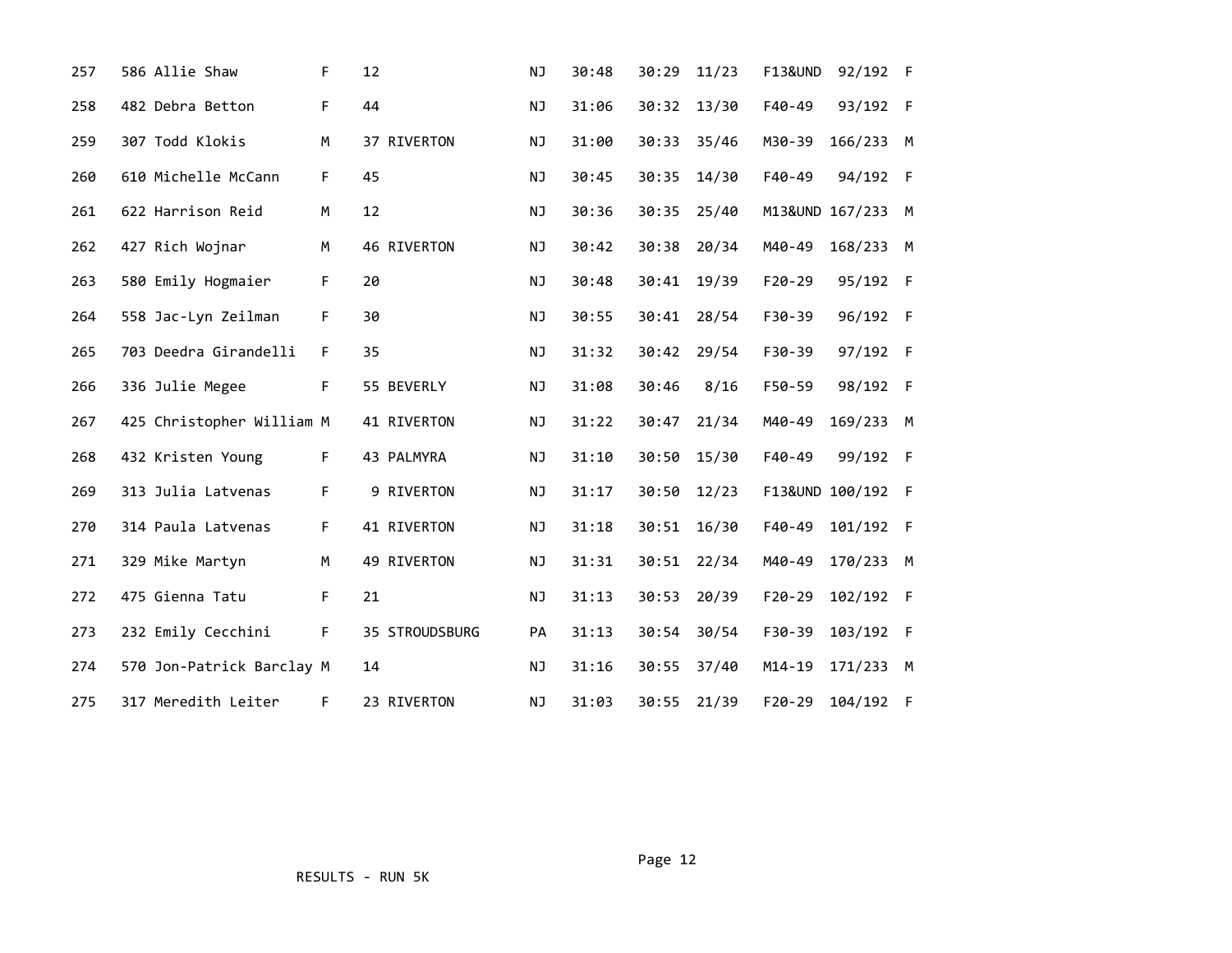| Place Bib# | Name                     |    |    | Gen Age City  |           |       |       | St Guntime Tagtime Div/Tot Div |          | Gen/Tot G         |  |
|------------|--------------------------|----|----|---------------|-----------|-------|-------|--------------------------------|----------|-------------------|--|
| 276        | 553 Paige Flanagan       | F. | 29 |               | ΝJ        | 31:21 |       | 30:59 22/39                    | F20-29   | 105/192 F         |  |
| 277        | 529 Danica Haines        | F  | 13 |               | NJ        | 31:25 | 31:00 | 13/23                          |          | F13&UND 106/192 F |  |
| 278        | 331 Sean McConnell       | M  |    | 38 RIVERTON   | ΝJ        | 31:17 | 31:04 | 36/46                          | M30-39   | 172/233 M         |  |
| 279        | 606 Kelly Huber          | F  | 41 |               | NJ        | 31:34 | 31:06 | 17/30                          | F40-49   | 107/192 F         |  |
| 280        | 605 Kiersten Huber       | F  | 9  |               | NJ        | 31:35 | 31:09 | 14/23                          |          | F13&UND 108/192 F |  |
| 281        | 568 Maureen Whirledge    | F. | 35 |               | NJ        | 31:50 | 31:12 | 31/54                          | F30-39   | 109/192 F         |  |
| 282        | 492 Emily Givnish        | F. | 30 |               | ΝJ        | 31:50 | 31:12 | 32/54                          | F30-39   | 110/192 F         |  |
| 283        | 465 Ted Campbell         | M  | 42 |               | ΝJ        | 31:28 | 31:16 | 23/34                          | M40-49   | 173/233 M         |  |
| 284        | 497 Sydney Lockhead      | F. | 26 |               | ΝJ        | 31:24 | 31:18 | 23/39                          | $F20-29$ | 111/192 F         |  |
| 285        | 471 Chloe Schapell       | F. | 20 |               | NJ        | 31:33 | 31:21 | 24/39                          | $F20-29$ | 112/192 F         |  |
| 286        | 546 Michael Ortu         | M  | 37 |               | NJ        | 32:04 | 31:22 | 37/46                          | M30-39   | 174/233 M         |  |
| 287        | 280 Samantha Gibbar      | F. |    | 32 BURLINGTON | NJ        | 31:57 | 31:22 | 33/54                          | F30-39   | 113/192 F         |  |
| 288        | 404 Jack Timlin          | М  |    | 10 RIVERTON   | NJ        | 31:48 | 31:23 | 26/40                          |          | M13&UND 175/233 M |  |
| 289        | 277 Juliana Georgetti    | F. |    | 10 RIVERTON   | NJ        | 31:33 | 31:23 | 15/23                          |          | F13&UND 114/192 F |  |
| 290        | 272 Lynne Freeman        | F. |    | 54 MOORESTOWN | ΝJ        | 31:34 | 31:25 | 9/16                           | F50-59   | 115/192 F         |  |
| 291        | 587 Tammy Sherlock       | F. | 41 |               | ΝJ        | 31:34 | 31:25 | 18/30                          | F40-49   | 116/192 F         |  |
| 292        | 209 Jessica Boatwright F |    |    | 31 PALMYRA    | ΝJ        | 31:58 | 31:25 | 34/54                          | F30-39   | 117/192 F         |  |
| 293        | 389 Sara Sherlock        | F. |    | 13 RIVERTON   | NJ        | 31:33 | 31:26 | 16/23                          |          | F13&UND 118/192 F |  |
| 294        | 509 Alex Updike          | M  | 14 |               | NJ        | 31:52 | 31:27 | 38/40                          | M14-19   | 176/233 M         |  |
| 295        | 441 Debbie Bujanowski    | F. | 56 |               | ΝJ        | 31:58 | 31:27 | 10/16                          | F50-59   | 119/192 F         |  |
| 296        | 545 Joel Hutchcraft      | М  | 40 |               | ΝJ        | 32:21 | 31:38 | 24/34                          | M40-49   | 177/233 M         |  |
| 297        | 246 Chelsea Cronin       | F. |    | 29 RIVERTON   | <b>NJ</b> | 31:59 | 31:42 | 25/39                          | F20-29   | 120/192 F         |  |
| 298        | 408 Jeannie Tuscano      | F. |    | 33 RIVERTON   | ΝJ        | 32:26 | 31:47 | 35/54                          | F30-39   | 121/192 F         |  |
| 299        | 447 Alex Betten          | М  | 44 |               | ΝJ        | 32:18 | 31:47 | 25/34                          | M40-49   | 178/233 M         |  |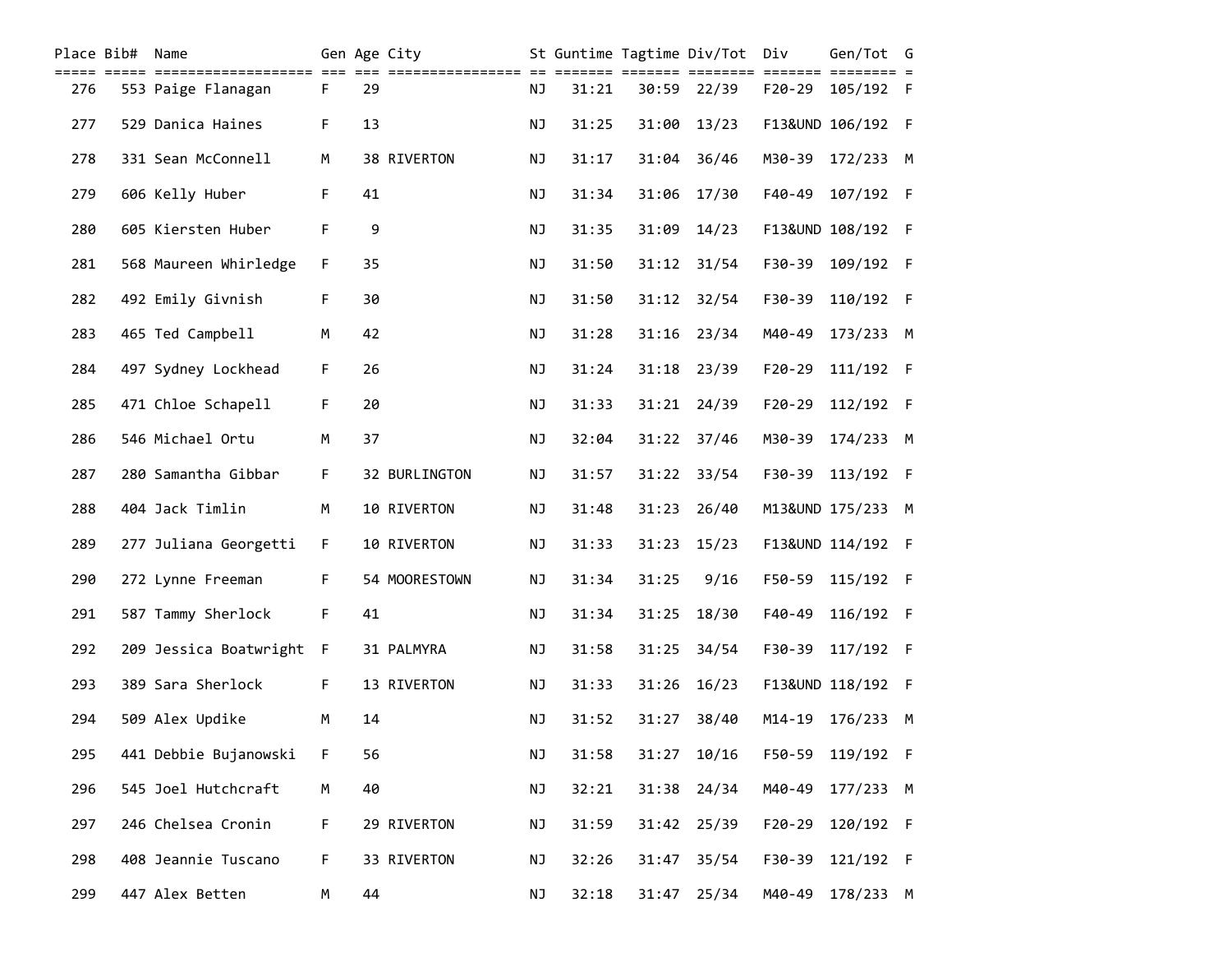| Place Bib# | Name                      |    |    | Gen Age City    |           |       |       | St Guntime Tagtime Div/Tot Div<br>===== ====== ======= ======= ======= = |                 | Gen/Tot G         |   |
|------------|---------------------------|----|----|-----------------|-----------|-------|-------|--------------------------------------------------------------------------|-----------------|-------------------|---|
| 301        | 604 Oliver Huber          | M  | 9  |                 | <b>NJ</b> | 32:32 |       | 31:51 27/40                                                              |                 | M13&UND 180/233 M |   |
| 302        | 602 Walter Huber          | M  | 44 |                 | NJ        | 32:32 | 31:52 | 26/34                                                                    | M40-49          | 181/233 M         |   |
| 303        | 594 Emily Sitzler         | F. | 27 |                 | NJ        | 32:34 | 31:55 | 26/39                                                                    | $F20-29$        | 122/192 F         |   |
| 304        | 205 Riverjoe Augustyn     | М  |    | 67 RIVERTON     | NJ        | 32:06 | 32:02 | 11/16                                                                    | M60+            | 182/233 M         |   |
| 305        | 712 Elizabeth Thielmann F |    | 47 |                 | <b>NJ</b> | 32:22 | 32:04 | 19/30                                                                    | $F40-49$        | 123/192 F         |   |
| 306        | 255 Brielle Dudek         | F. |    | 34 RIVERSIDE    | <b>NJ</b> | 32:39 | 32:04 | 36/54                                                                    | F30-39          | 124/192 F         |   |
| 307        | 716 Jack Thielmann        | M  | 10 |                 | <b>NJ</b> | 32:21 | 32:05 | 28/40                                                                    |                 | M13&UND 183/233 M |   |
| 308        | 225 Shannon Caruso        | F. |    | 37 BURLINGTON   | <b>NJ</b> | 32:39 | 32:05 | 37/54                                                                    | $F30-39$        | 125/192 F         |   |
| 309        | 387 Marinna Seemuller     | F. |    | 35 MOUNT LAUREL | <b>NJ</b> | 32:56 | 32:10 | 38/54                                                                    | F30-39          | 126/192 F         |   |
| 310        | 472 Ela Kowardy           | F. | 15 |                 | ΝJ        | 32:45 | 32:14 | 17/27                                                                    | $F14-19$        | 127/192 F         |   |
| 311        | 589 Patty Mangini         | F. | 61 |                 | ΝJ        | 32:33 | 32:19 | 2/3                                                                      | F60+            | 128/192 F         |   |
| 312        | 324 Stu Lynch             | M  |    | 37 RIVERSIDE    | ΝJ        | 32:32 | 32:20 | 38/46                                                                    | M30-39          | 184/233           | M |
| 313        | 323 Liliana Lynch         | F. |    | 33 RIVERSIDE    | <b>NJ</b> | 32:34 | 32:22 | 39/54                                                                    | F30-39          | 129/192 F         |   |
| 314        | 370 Rebecca Reist         | F. |    | 28 PHILADELPHIA | PA        | 32:28 | 32:22 | 27/39                                                                    | $F20-29$        | 130/192 F         |   |
| 315        | 525 Abby Liebe            | F. | 17 |                 | <b>NJ</b> | 32:55 | 32:23 | 18/27                                                                    | $F14-19$        | 131/192 F         |   |
| 316        | 607 Ryan Huber            | M  | 7  |                 | <b>NJ</b> | 33:02 | 32:25 | 29/40                                                                    | M13&UND 185/233 |                   | M |
| 317        | 708 Clare McGreevy        | F. | 20 |                 | NJ.       | 32:42 | 32:26 | 28/39                                                                    | $F20-29$        | 132/192 F         |   |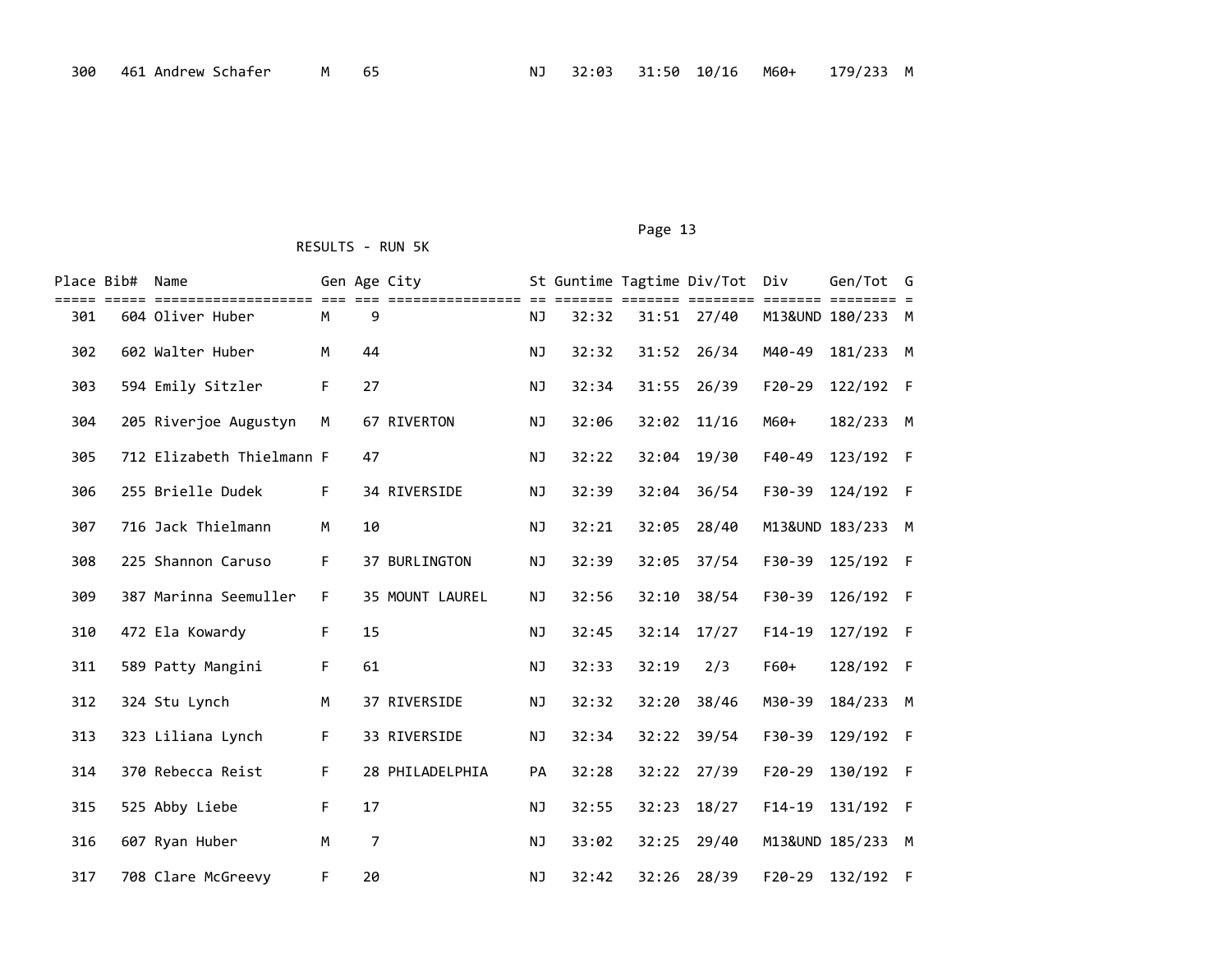| 318 | 609 Will Kitson      | м  | 21          | ΝJ        | 32:42 | 32:26 | 28/32 | M20-29   | 186/233         | м |
|-----|----------------------|----|-------------|-----------|-------|-------|-------|----------|-----------------|---|
| 319 | 608 Casey McGreevy   | F. | 24          | ΝJ        | 32:43 | 32:26 | 29/39 | $F20-29$ | 133/192 F       |   |
| 320 | 500 Phil Petru       | м  | 46          | ΝJ        | 32:50 | 32:36 | 27/34 | M40-49   | 187/233         | M |
| 321 | 245 Nathaniel Coston | м  | 13 RIVERTON | ΝJ        | 32:52 | 32:38 | 30/40 |          | M13&UND 188/233 | м |
| 322 | 312 Christopher Lang | м  | 57 PALMYRA  | ΝJ        | 33:17 | 32:40 | 16/24 | M50-59   | 189/233         | M |
| 323 | 530 Deakon Haines    | м  | 11          | ΝJ        | 32:46 | 32:40 | 31/40 |          | M13&UND 190/233 | M |
| 324 | 309 Glenn Kulbick    | м  | 66 RIVERTON | ΝJ        | 33:19 | 32:42 | 12/16 | M60+     | 191/233         | M |
| 325 | 293 Joe Henson       | M  | 41 RIVERTON | <b>NJ</b> | 33:21 | 32:43 | 28/34 | M40-49   | 192/233         | м |

Page 14

| Place Bib# | Name                  |    |    | Gen Age City   |    |       |       | St Guntime Tagtime Div/Tot | Div      | Gen/Tot G         |   |
|------------|-----------------------|----|----|----------------|----|-------|-------|----------------------------|----------|-------------------|---|
| 326        | 269 Dean Fort         | M  |    | 13 RIVERTON    | ΝJ | 33:31 | 32:48 | 32/40                      |          | M13&UND 193/233 M |   |
| 327        | 420 Adrianne Wells    | F. |    | 36 HADDONFIELD | 76 | 33:29 | 32:51 | 40/54                      | F30-39   | 134/192 F         |   |
| 328        | 547 Jayme Livingstone | F. | 17 |                | ΝJ | 33:28 | 32:57 | 19/27                      | F14-19   | 135/192 F         |   |
| 329        | 576 Elizabeth Klein   | F. | 17 |                | NJ | 33:21 | 33:00 | 20/27                      | $F14-19$ | 136/192 F         |   |
| 330        | 270 Joe Fort          | M  |    | 47 RIVERTON    | ΝJ | 33:48 | 33:05 | 29/34                      | M40-49   | 194/233           | M |
| 331        | 301 Steve Juliana     | M  |    | 52 MOORESTOWN  | ΝJ | 33:35 | 33:05 | 17/24                      | M50-59   | 195/233           | M |
| 332        | 302 Michele Juliana   | F. |    | 52 MOORESTOWN  | ΝJ | 33:34 | 33:06 | 11/16                      | F50-59   | 137/192 F         |   |
| 333        | 202 Melissa Abu-Adas  | F. |    | 35 RIVERTON    | ΝJ | 33:33 | 33:06 | 41/54                      | F30-39   | 138/192 F         |   |
| 334        | 201 Edward Abu-Adas   | M  |    | 10 RIVERTON    | NJ | 33:33 | 33:06 | 33/40                      |          | M13&UND 196/233   | M |
| 335        | 706 Jolyn Naylor      | F. | 36 |                | ΝJ | 33:24 | 33:07 | 42/54                      | F30-39   | 139/192 F         |   |
| 336        | 705 Danielle Fries    | F. | 36 |                | NJ | 33:23 | 33:07 | 43/54                      | F30-39   | 140/192 F         |   |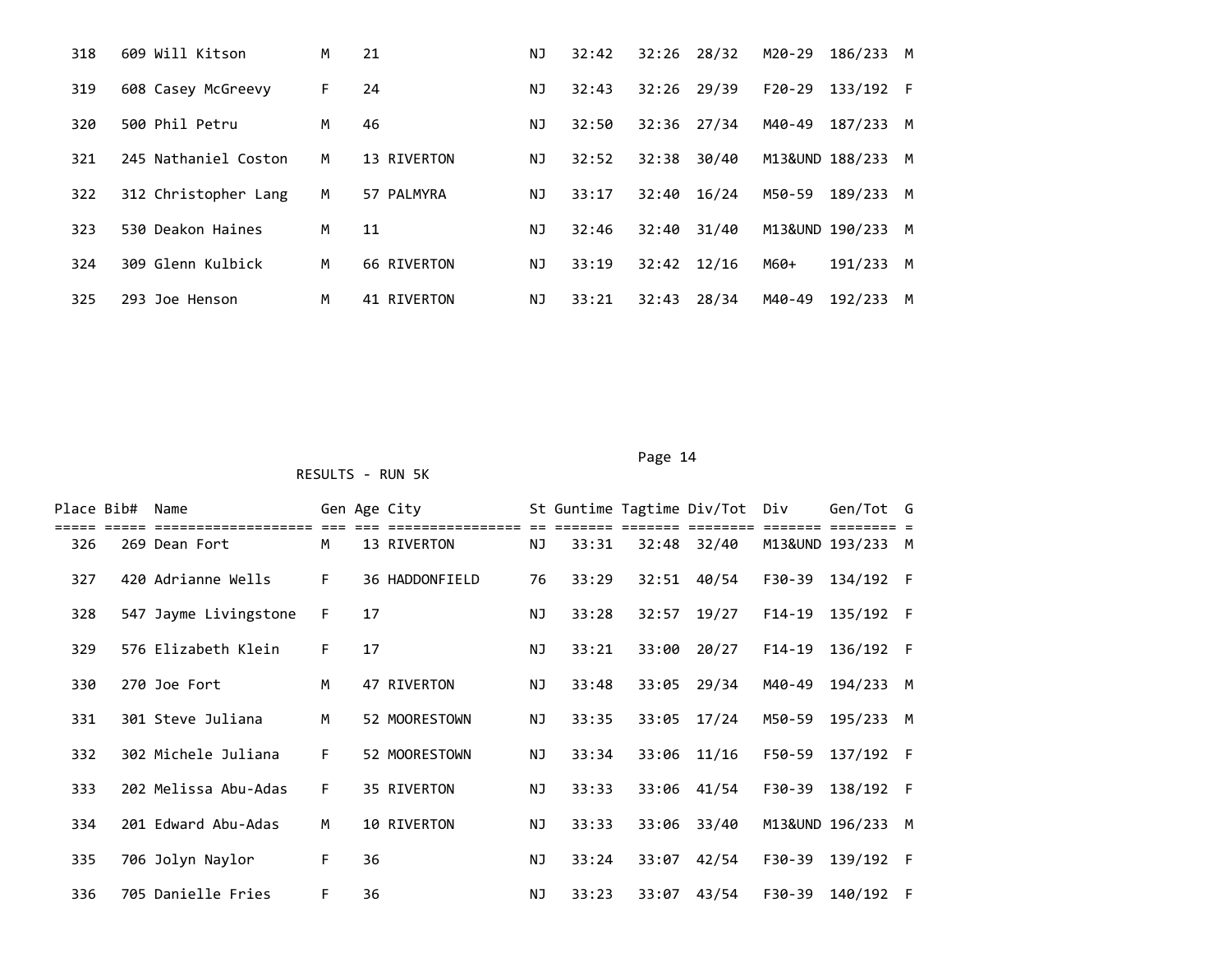| 337 | 574 Ray Motlasz      | M  | 55              | <b>NJ</b> | 33:42 | 33:08 | 18/24 | M50-59   | 197/233           | M   |
|-----|----------------------|----|-----------------|-----------|-------|-------|-------|----------|-------------------|-----|
| 338 | 262 Madison Figiel   | F. | 18 RIVERTON     | NJ        | 33:16 | 33:08 | 21/27 | $F14-19$ | 141/192           | - F |
| 339 | 538 Sara Smyth       | F. | 16              | ΝJ        | 33:46 | 33:10 | 22/27 | $F14-19$ | 142/192 F         |     |
| 340 | 355 Lingy "andy" Pan | M  | 26 RIVERTON     | NJ        | 33:22 | 33:14 | 29/32 | M20-29   | 198/233           | M   |
| 341 | 628 Shaena McCay     | F. | 40              | ΝJ        | 33:44 | 33:17 | 20/30 | F40-49   | 143/192           | - F |
| 342 | 353 Melissa Olson    | F  | 34 RIVERTON     | <b>NJ</b> | 33:43 | 33:18 | 44/54 | F30-39   | 144/192 F         |     |
| 343 | 629 Kalleigh McCoy   | F  | 9               | ΝJ        | 33:44 | 33:18 | 17/23 |          | F13&UND 145/192 F |     |
| 344 | 383 Kursten Schill   | F  | 17 RIVERTON     | <b>NJ</b> | 33:51 | 33:29 | 23/27 | $F14-19$ | 146/192           | - F |
| 345 | 417 Chris Warwick    | M  | 39 RIVERTON     | ΝJ        | 34:14 | 33:34 | 39/46 | M30-39   | 199/233           | M   |
| 346 | 419 Benjamin Warwick | M  | 8 RIVERTON      | <b>NJ</b> | 34:14 | 33:37 | 34/40 |          | M13&UND 200/233   | M   |
| 347 | 412 Allison Vetter   | F. | 31 PHOENIXVILLE | PA        | 34:04 | 33:37 | 45/54 | F30-39   | 147/192 F         |     |
| 348 | 418 Erin Warwick     | F  | 35 RIVERTON     | <b>NJ</b> | 34:14 | 33:38 | 46/54 | F30-39   | 148/192 F         |     |
| 349 | 626 Bob Berkley      | M  | 61              | NJ        | 33:47 | 33:42 | 13/16 | M60+     | 201/233           | M   |
| 350 | 430 Sarah Young      | F  | 26 VOORHEES     | NJ        | 33:55 | 33:44 | 30/39 | $F20-29$ | 149/192 F         |     |

|     | Place Bib# Name |                     |    |     | Gen Age City |     |       |       | St Guntime Tagtime Div/Tot Div |      | Gen/Tot G        |  |
|-----|-----------------|---------------------|----|-----|--------------|-----|-------|-------|--------------------------------|------|------------------|--|
|     |                 |                     |    |     |              |     |       |       |                                |      |                  |  |
| 351 |                 | 227 Nick Casparro   | M  |     | 39 RIVERTON  | NJ. | 34:06 | 33:49 | 40/46                          |      | M30-39 202/233 M |  |
| 352 |                 | 613 Chris Masterson | M  | -45 |              | ΝJ  | 34:17 |       | 33:55 30/34                    |      | M40-49 203/233 M |  |
| 353 |                 | 544 David Wargny    | M  | 65  |              | ΝJ  | 34:24 |       | 33:56 14/16                    | M60+ | 204/233 M        |  |
| 354 |                 | 203 Heather Adams   | F. |     | 14 PALMYRA   | ΝJ  | 34:32 | 34:00 | 24/27                          |      | F14-19 150/192 F |  |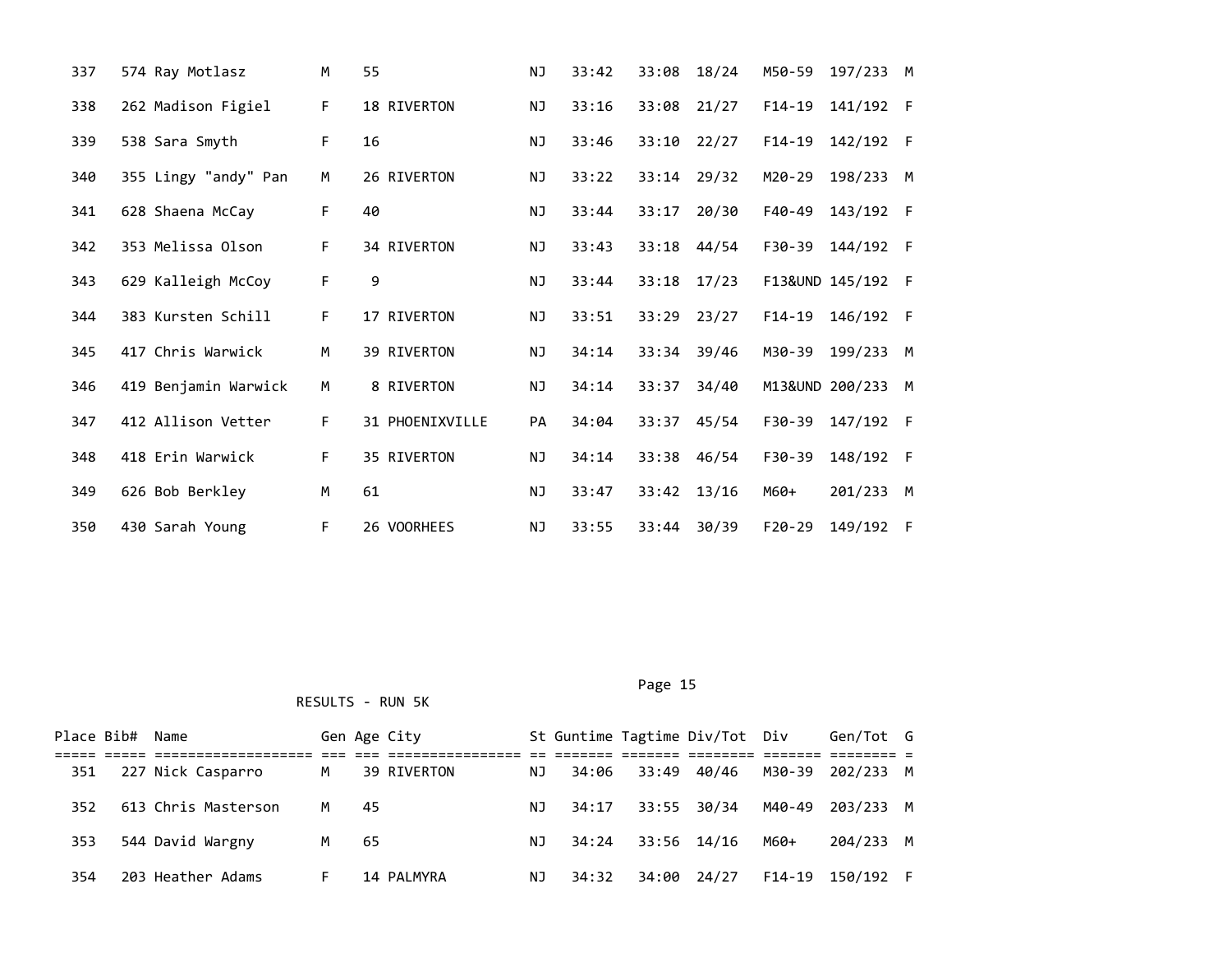| 355 |                 | 616 Maren Gaughan         | F  | 52              | NJ        | 34:43 | 34:18 | 12/16 | F50-59     | 151/192 F       |   |
|-----|-----------------|---------------------------|----|-----------------|-----------|-------|-------|-------|------------|-----------------|---|
| 356 |                 | 297 Jason Jander          | M  | 41 RIVERTON     | NJ        | 34:35 | 34:18 | 31/34 | M40-49     | 205/233         | M |
| 357 |                 | 378 John Rothgerber       | M  | 59 PALMYRA      | NJ        | 35:02 | 34:47 | 19/24 | M50-59     | 206/233         | M |
| 358 |                 | 440 Jon Janowicz          | M  | 53              | NJ        | 35:38 | 34:52 | 20/24 | M50-59     | 207/233 M       |   |
| 359 |                 | 556 Meghan Edmonds        | F  | 27              | <b>NJ</b> | 35:10 | 34:55 | 31/39 | $F20 - 29$ | 152/192 F       |   |
| 360 |                 | 294 Michelle Hicks        | F. | 28 RIVERTON     | NJ        | 35:32 | 35:02 | 32/39 | $F20 - 29$ | 153/192 F       |   |
| 361 | 402 John Thomas |                           | M  | 71 RIVERSIDE    | <b>NJ</b> | 35:40 | 35:03 | 15/16 | $M60+$     | 208/233 M       |   |
| 362 |                 | 477 Colleen Martens       | F. | 19              | ΝJ        | 35:34 | 35:05 | 25/27 | $F14-19$   | 154/192 F       |   |
| 363 |                 | 398 Christian Taylor      | M  | 41 RIVERTON     | <b>NJ</b> | 35:33 | 35:08 | 32/34 | M40-49     | 209/233         | M |
| 364 | 287 Erin Gupta  |                           | F. | 30 RIVERSIDE    | <b>NJ</b> | 35:45 | 35:11 | 47/54 | F30-39     | 155/192 F       |   |
| 365 |                 | 531 Colleen Primavera     | F. | 33              | NJ        | 35:31 | 35:25 | 48/54 | F30-39     | 156/192 F       |   |
| 366 | 434 Joe Zaneski |                           | M  | 37 RIVERTON     | <b>NJ</b> | 36:20 | 35:40 | 41/46 | M30-39     | 210/233 M       |   |
| 367 | 284 Emily Golas |                           | F. | 29 PALMYRA      | NJ        | 36:22 | 35:42 | 33/39 | $F20-29$   | 157/192 F       |   |
| 368 |                 | 508 Jack Capillo          | M  | 9               | ΝJ        | 36:09 | 35:44 | 35/40 |            | M13&UND 211/233 | M |
| 369 |                 | 507 Jenny Capillo         | F  | 38              | NJ        | 36:10 | 35:45 | 49/54 | F30-39     | 158/192 F       |   |
| 370 | 344 Bree Mylan  |                           | F  | 43 BLACKWOOD    | <b>NJ</b> | 36:05 | 35:47 | 21/30 | F40-49     | 159/192 F       |   |
| 371 |                 | 502 Katie Katella         | F. | 17              | NJ        | 36:33 | 36:00 | 26/27 | $F14-19$   | 160/192 F       |   |
| 372 | 539 Scott Smyth |                           | M  | 55              | <b>NJ</b> | 36:34 | 36:00 | 21/24 | M50-59     | 212/233 M       |   |
| 373 |                 | 235 Robin Cincotta Ford F |    | 48 ALLENTOWN    | NJ        | 36:17 | 36:07 | 22/30 | F40-49     | 161/192 F       |   |
| 374 | 615 Tommy Le    |                           | M  | 26              | ΝJ        | 36:47 | 36:11 | 30/32 | M20-29     | 213/233 M       |   |
| 375 |                 | 212 Stephen Bogh          | M  | 36 PHILADELPHIA | PA        | 36:34 | 36:32 | 42/46 | M30-39     | 214/233 M       |   |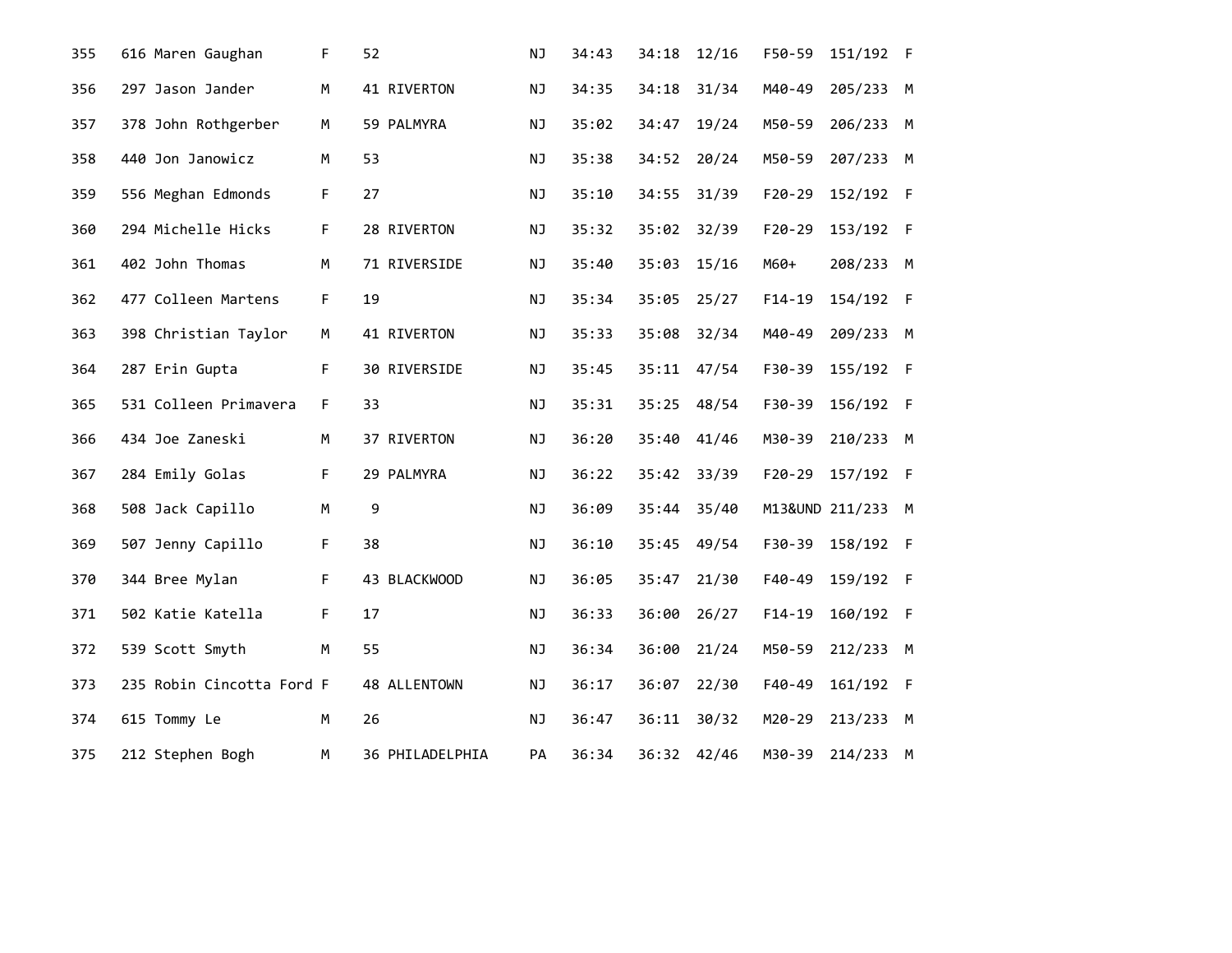| Place Bib# | Name                      |             |    | Gen Age City      |           |       |       | St Guntime Tagtime Div/Tot Div |          | Gen/Tot G         |   |
|------------|---------------------------|-------------|----|-------------------|-----------|-------|-------|--------------------------------|----------|-------------------|---|
| 376        | 258 Drew Fahmie           | М           |    | 17 RIVERSIDE      | ΝJ        | 36:59 | 36:39 | 39/40                          | M14-19   | 215/233 M         |   |
| 377        | 469 Rebecca Lasoski       | F.          | 31 |                   | ΝJ        | 37:30 | 36:54 | 50/54                          | F30-39   | 162/192 F         |   |
| 378        | 533 Lucas Thress          | M           | 6  |                   | ΝJ        | 37:26 | 37:05 | 36/40                          |          | M13&UND 216/233   | M |
| 379        | 534 Larry Thress Jr.      | М           | 34 |                   | ΝJ        | 37:34 | 37:12 | 43/46                          | M30-39   | 217/233 M         |   |
| 380        | 283 Pam Golas             | F.          |    | 60 PALMYRA        | ΝJ        | 37:55 | 37:13 | 3/3                            | $F60+$   | 163/192 F         |   |
| 381        | 248 Rachael Daniels       | $\mathsf F$ |    | 26 BEAVER MEADOWS | PA        | 37:38 | 37:16 | 34/39                          | $F20-29$ | 164/192 F         |   |
| 382        | 220 Mark Buchholz         | М           |    | 28 RIVERTON       | ΝJ        | 37:38 | 37:16 | 31/32                          | M20-29   | 218/233 M         |   |
| 383        | 532 Kimberly Thress       | F.          | 35 |                   | ΝJ        | 37:42 | 37:19 | 51/54                          | F30-39   | 165/192 F         |   |
| 384        | 265 Amanda Foote          | $\mathsf F$ |    | 27 BURLINGTON     | ΝJ        | 37:29 | 37:22 | 35/39                          | $F20-29$ | 166/192 F         |   |
| 385        | 400 Mary Tennison         | F           |    | 50 PALMYRA        | ΝJ        | 38:32 | 37:51 | 13/16                          | F50-59   | 167/192 F         |   |
| 386        | 599 Robert Rittenhouse    | M           | 59 |                   | ΝJ        | 38:23 | 37:55 | 22/24                          | M50-59   | 219/233 M         |   |
| 387        | 528 David Primavera       | М           | 9  |                   | <b>NJ</b> | 38:01 | 37:56 | 37/40                          |          | M13&UND 220/233 M |   |
| 388        | 717 Kelly Johnson         | F           | 39 |                   | <b>NJ</b> | 38:23 | 38:03 | 52/54                          | F30-39   | 168/192 F         |   |
| 389        | 718 Krista Irons          | F.          | 42 |                   | ΝJ        | 38:23 | 38:03 | 23/30                          | F40-49   | 169/192 F         |   |
| 390        | 224 Kelly Carman          | F.          |    | 41 BURLINGTON     | ΝJ        | 39:02 | 38:18 | 24/30                          | F40-49   | 170/192 F         |   |
| 391        | 368 Joan Reily            | F           |    | 58 MOUNT LAUREL   | ΝJ        | 38:41 | 38:23 | 14/16                          | F50-59   | 171/192 F         |   |
| 392        | 335 Meredith Megee        | F.          |    | 21 BEVERLY        | ΝJ        | 38:49 | 38:23 | 36/39                          | $F20-29$ | 172/192 F         |   |
| 393        | 397 Missy Taffler         | F.          |    | 47 RIVERSIDE      | ΝJ        | 39:00 | 38:30 | 25/30                          | F40-49   | 173/192 F         |   |
| 394        | 347 Gwen O'Connell        | F.          |    | 14 PALMYRA        | ΝJ        | 39:29 | 38:40 | 27/27                          | $F14-19$ | 174/192 F         |   |
| 395        | 470 Scott Schapell        | M           | 52 |                   | ΝJ        | 38:52 | 38:40 | 23/24                          | M50-59   | 221/233 M         |   |
| 396        | 351 Sean O'Connell        | M           |    | 44 PALMYRA        | ΝJ        | 39:29 | 38:41 | 33/34                          | M40-49   | 222/233 M         |   |
| 397        | 260 Mauro Fernandez-Mor M |             |    | 33 BURLINGTON     | <b>NJ</b> | 38:48 | 38:42 | 44/46                          | M30-39   | 223/233 M         |   |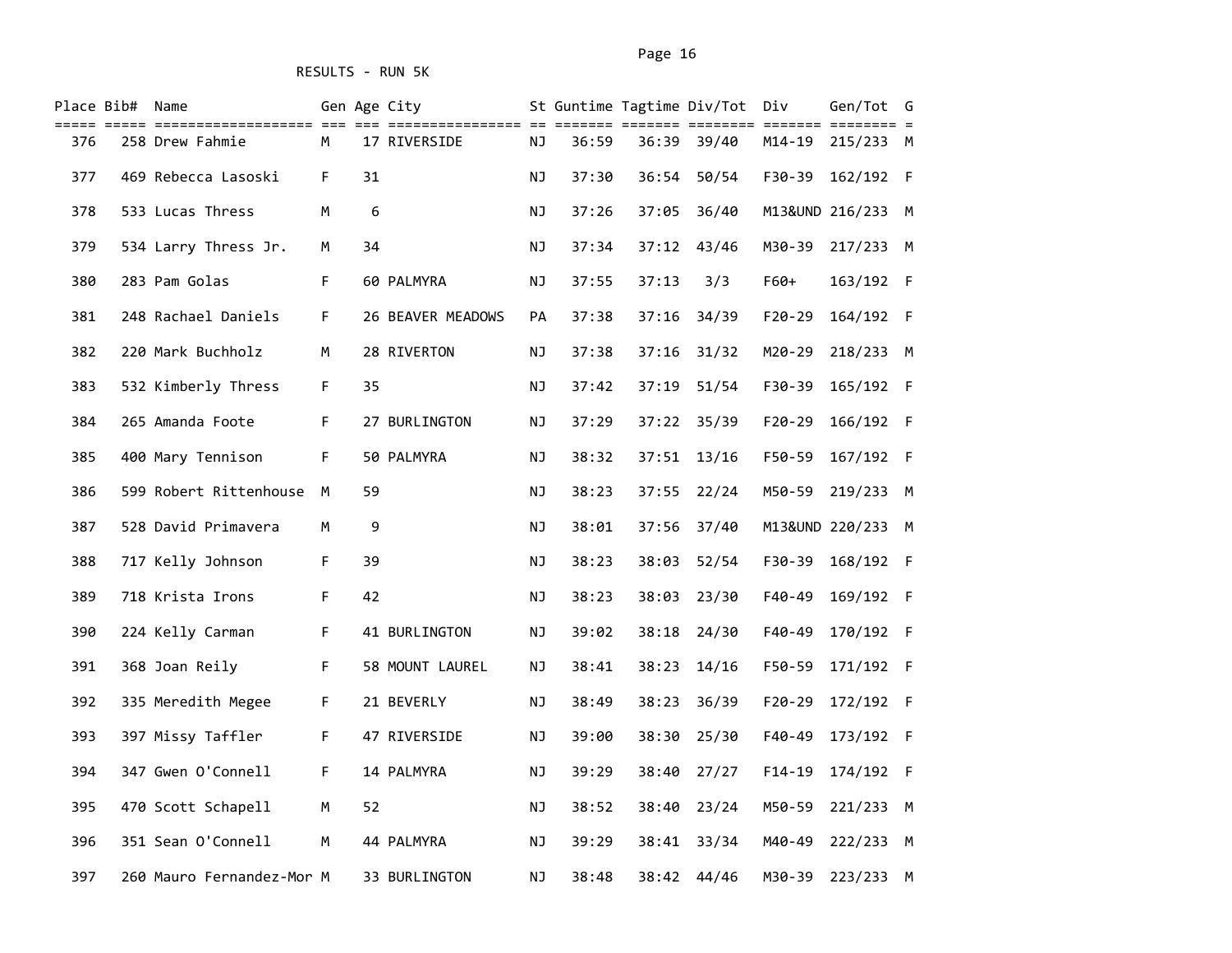| 398 | 550 Mike Neuman   | M    | -54         | NJ - | 39:12 | 38:48 24/24 | M50-59 224/233 M                                   |  |
|-----|-------------------|------|-------------|------|-------|-------------|----------------------------------------------------|--|
| 399 | 452 Paige Davis   | F 12 |             | NJ - |       |             | 39:34    39:14    18/23    F13&UND    175/192    F |  |
| 400 | 356 Ricky Parente | м    | 29 RIVERTON |      |       |             | NJ 39:49 39:30 32/32 M20-29 225/233 M              |  |

### Page 17

| Place Bib# | Name                                  |             |    | Gen Age City     |           |       |       | St Guntime Tagtime Div/Tot | Div                 | Gen/Tot G         |     |
|------------|---------------------------------------|-------------|----|------------------|-----------|-------|-------|----------------------------|---------------------|-------------------|-----|
| 401        | ==================<br>598 Cam Chapman | M           | 18 | ==============   | <b>NJ</b> | 39:35 | 39:33 | 40/40                      | =====<br>$M14 - 19$ | 226/233           | M   |
| 402        | 268 Megan Forrest                     | $\mathsf F$ |    | 12 PALMYRA       | NJ        | 41:18 | 40:57 | 19/23                      |                     | F13&UND 176/192 F |     |
| 403        | 352 Maeve O'Connell                   | F           |    | 12 PALMYRA       | NJ        | 41:19 | 40:59 | 20/23                      |                     | F13&UND 177/192 F |     |
| 404        | 390 Adelaide Slack                    | F           |    | 8 RIVERTON       | <b>NJ</b> | 41:46 | 40:59 | 21/23                      |                     | F13&UND 178/192   | - F |
| 405        | 391 Sarah Slack                       | $\mathsf F$ |    | 35 RIVERTON      | <b>NJ</b> | 42:04 | 41:17 | 53/54                      | F30-39              | 179/192 F         |     |
| 406        | 289 Rosie Hannah                      | F           |    | 23 RIVERTON      | NJ        | 42:07 | 41:22 | 37/39                      | $F20-29$            | 180/192 F         |     |
| 407        | 373 Colleen Richardson                | F           |    | 34 RIVERSIDE     | <b>NJ</b> | 42:07 | 41:23 | 54/54                      | F30-39              | 181/192           | - F |
| 408        | 437 Sean Fitz-Patrick                 | M           | 32 |                  | <b>NJ</b> | 41:30 | 41:27 | 45/46                      | M30-39              | 227/233           | M   |
| 409        | 337 Etan Miller                       | M           |    | 8 HAWTHORNE      | <b>NJ</b> | 42:18 | 41:47 | 38/40                      |                     | M13&UND 228/233   | M   |
| 410        | 338 Keith Miller                      | M           |    | 43 HAWTHORNE     | <b>NJ</b> | 42:20 | 41:49 | 34/34                      | M40-49              | 229/233           | M   |
| 411        | 221 Bridget Byrne                     | $\mathsf F$ |    | 29 MAPLE SHADE   | <b>NJ</b> | 42:50 | 42:05 | 38/39                      | $F20-29$            | 182/192           | - F |
| 412        | 339 Kai Miller                        | M           |    | 10 HAWTHORNE     | <b>NJ</b> | 42:13 | 42:12 | 39/40                      |                     | M13&UND 230/233   | M   |
| 413        | 346 Lena Namnun                       | $\mathsf F$ |    | 42 RIVERSIDE     | <b>NJ</b> | 42:54 | 42:24 | 26/30                      | F40-49              | 183/192 F         |     |
| 414        | 252 Joseph Dooley                     | M           |    | 33 NATIONAL PARK | <b>NJ</b> | 42:53 | 42:38 | 46/46                      | M30-39              | 231/233           | M   |
| 415        | 407 Sue Trifiletti                    | F           |    | 54 PALMYRA       | <b>NJ</b> | 43:02 | 42:44 | 15/16                      | F50-59              | 184/192           | - F |
| 416        | 490 Kelly Barlow                      | F           | 47 |                  | <b>NJ</b> | 43:44 | 43:18 | 27/30                      | F40-49              | 185/192           | - F |